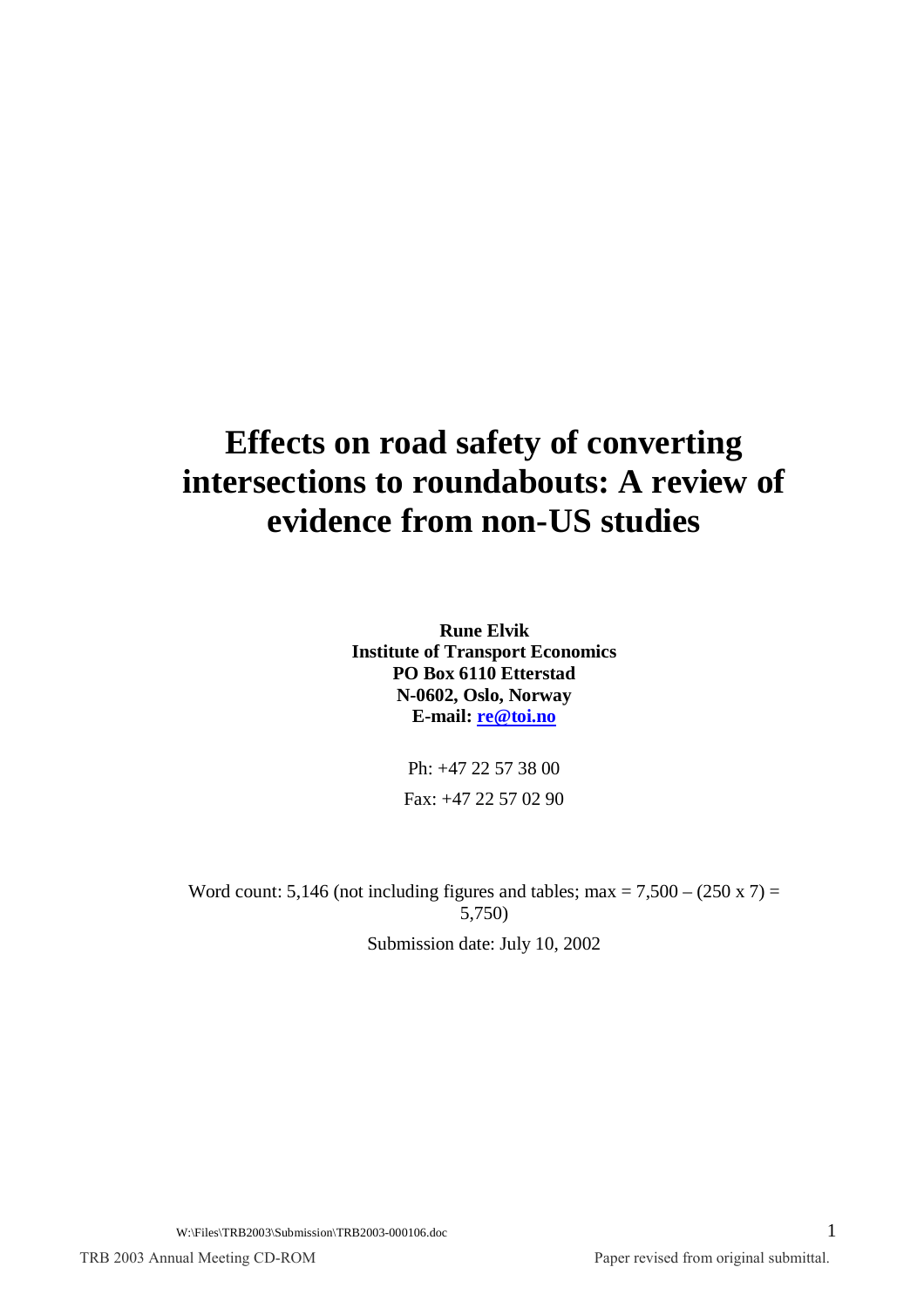## **ABSTRACT**

This paper reports the results of a meta-analysis of studies reported outside the United States that have evaluated the effects on road safety of converting intersections to roundabouts. A total of 28 studies that provided 113 estimates of effect are included. State-of-the-art techniques of meta-analysis were applied to synthesize evidence from these evaluation studies. A meta-regression analysis was performed and the possible presence of publication bias was tested and adjusted for by means of the trim-and-fill method. The results show that roundabouts are associated with a reduction of 30 to 50% in the number of injury accidents. Fatal accidents are reduced by 50 to 70%. Effects on property damage accidents are highly uncertain, but in three leg intersections an increase will often occur. Evidence from the evaluation studies, although highly uncertain, suggest that the effect of roundabouts on injury accidents is greater in four leg intersections than in three leg intersections, and greater in intersections previously controlled by yield signs than in intersections previously controlled by traffic signals. Few studies have evaluated in detail the effects on safety of design parameters for roundabouts. Findings are inconsistent, but the majority of studies find that small roundabouts (a small diameter of the central traffic island) are safer than large roundabouts (a large diameter of the central traffic island).

Key words: Roundabout, road safety, evaluation study, meta-analysis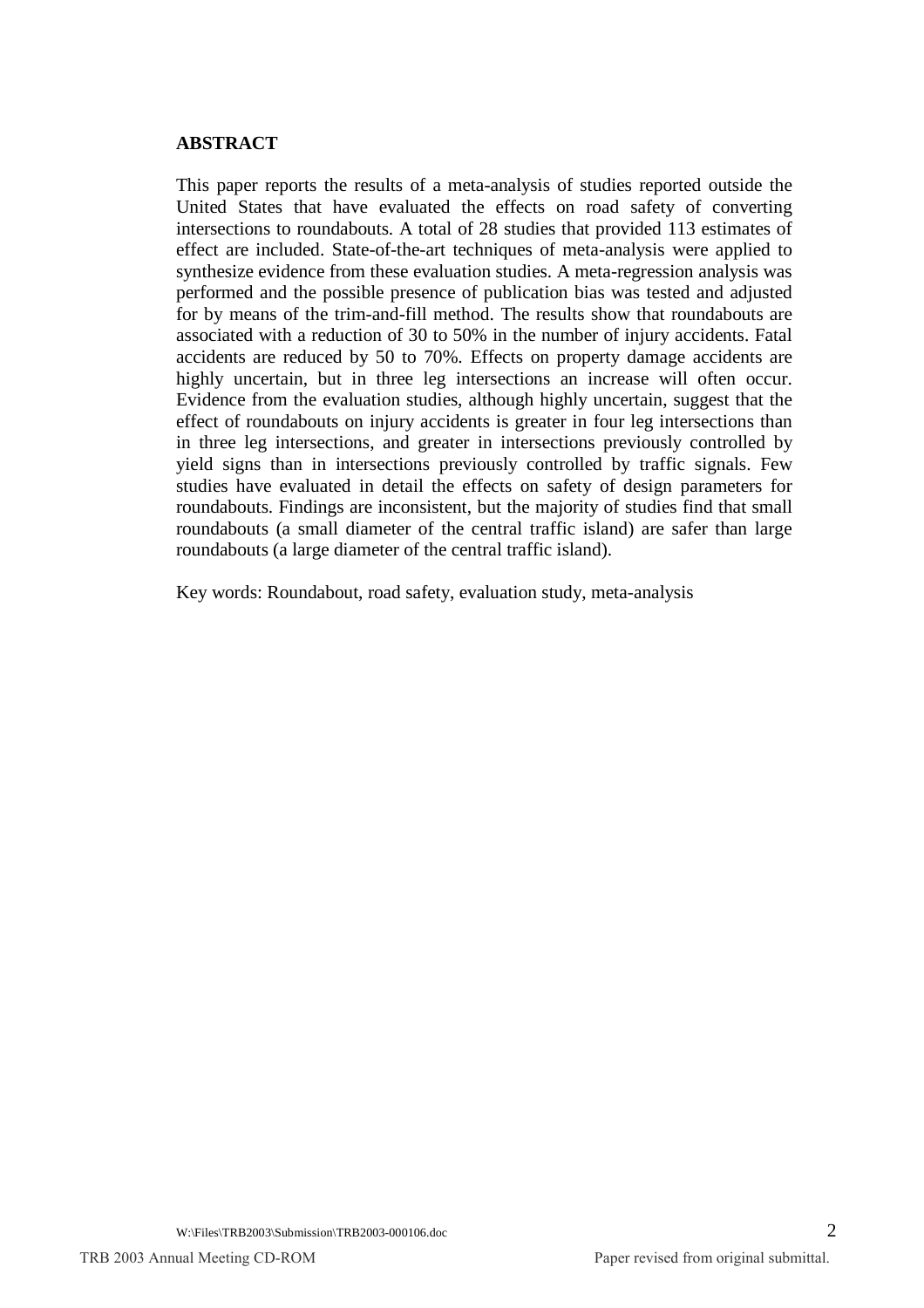#### **INTRODUCTION**

This paper reviews evidence from studies conducted outside the United States concerning the effects on road safety of converting intersections to roundabouts, in which entering traffic is required to yield to circulating traffic. Recent USstudies (*1-3*) suggest that converting intersections to roundabouts can greatly reduce the number and severity of accidents. In order to develop design guidelines for roundabouts, however, effects on both safety and traffic operations need to be known in greater detail.

The objective of the paper is to summarize evidence from studies that have evaluated the effects on road safety of converting intersections to roundabouts, by giving weighted mean estimates of effect based on a meta-analysis of evaluation studies. The study approach used in this paper is very similar to that in a paper dealing with road safety effects of bypasses (*4*). A technical description of how a meta-analysis using the log-odds method is performed can be found in that paper. The main research problems to be answered in this paper are:

- 1. What is the best current estimate of the effects on the expected number of accidents and accident severity of converting intersections to roundabouts?
- 2. To what extent do the effects on road safety of converting intersections to roundabouts vary, depending on design features of the roundabouts?

## **STUDY RETRIEVAL AND ANALYSIS**

## **Study retrieval**

Studies were retrieved by means of a systematic literature survey. Details of this survey are given elsewhere (*5*). A total of 28 studies (*6-34*) reported outside the United States that have evaluated the effects on road safety of converting intersections to roundabouts were retrieved. This includes both studies published in scientific journals and a few unpublished studies. The studies were reported during the years from 1975 to 1997. Table 1 lists characteristics that were coded for each study for use in meta-analysis.

## **Statistical analysis of study findings**

Each of the studies that were retrieved contains one or more estimates of the effects on road safety of roundabouts. These estimates of effect were combined by means of the log-odds method of meta-analysis *(35)*. This method is based on the assumption that each estimate of effect is stated in terms of an odds ratio. This is the case in, for example, before-and-after studies using a comparison group. Effects on safety in before-and-after studies using a comparison group are normally estimated in terms of the following odds ratio: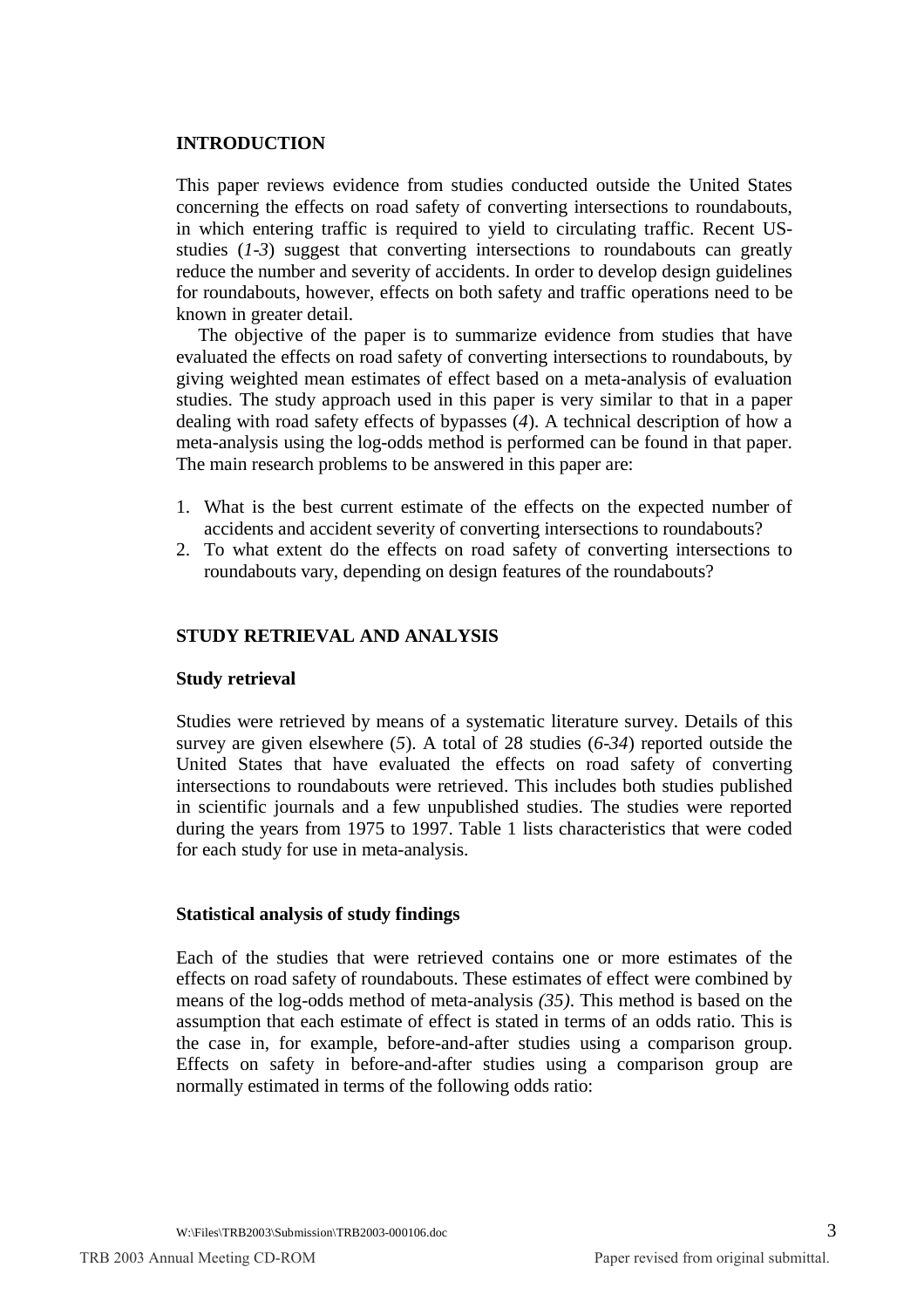|                        | Number of accidents after conversion to roundabout                 |
|------------------------|--------------------------------------------------------------------|
| Estimate of effect $=$ | Number of accidents before conversion to roundabout $\overline{a}$ |
|                        | Number of comparison group accidents after                         |
|                        | Number of comparison group accidents before                        |
|                        |                                                                    |

Unfortunately, not all studies that have evaluated the effects on safety of roundabouts have employed the same study design. Some studies are simple beforeand-after studies, which do not include a comparison group. Other studies are comparative studies of accident rates (number of accidents per million entering vehicles) in various types of intersections, generally using the ratio of accident rates between roundabouts and other types of intersections to indicate safety effects. Table 2 lists all studies that were retrieved (*6-34*) and indicates the study design employed by each study. It also lists the results found in each study. The number of results reported in each study varied from 1 to 20.

According to the log-odds method of meta-analysis, each estimate of effect is assigned a statistical weight inversely proportional to its variance. The variance of the logarithm of the odds ratio is:

 $v_i = \frac{1}{A} + \frac{1}{B} + \frac{1}{C} + \frac{1}{D}$ ,

A, B, C, and D are the four numbers that enter the calculation of the odds ratio. In simple before-and-after studies, numbers C and D drop out. By the same token, the statistical weight assigned to an accident rate ratio is based on just the two accident numbers, not the number of entering vehicles that forms the denominator of each estimate of the accident rate. These approximations are not ideal, but reflect the fact that the size of the accident sample on which an estimate of effect is based varies within each study and between studies. In case of zero accidents, 0.5 was added to all four (or two) numbers used in estimating the statistical weight of a result.

There are two models for estimating a summary estimate of effect, based on a set of estimates: the fixed-effects model and the random-effects model (*36*). The fixed-effects model of analysis is based on the assumption that the variation in effects found in a set of estimates of effect is purely random, that is due to sampling variation only. The validity of this assumption can be tested statistically (the homogeneity test). If the test statistic indicates that there is systematic variation in effects, a random-effects model of analysis is used. In a randomeffects model, the statistical weight assigned to each result is modified by including a component reflecting the amount of systematic variation in a set of estimates of effect. A technical description of these models of analysis is given in a paper by Elvik, Amundsen and Hofset (*4*).

 A traditional meta-analysis identifies sources of variation in study findings by dividing the data set into subgroups according to these sources. The current data set contains 113 estimates of effect, based on 28 studies. This means that the number of estimates of effect is rapidly depleted once studies are divided into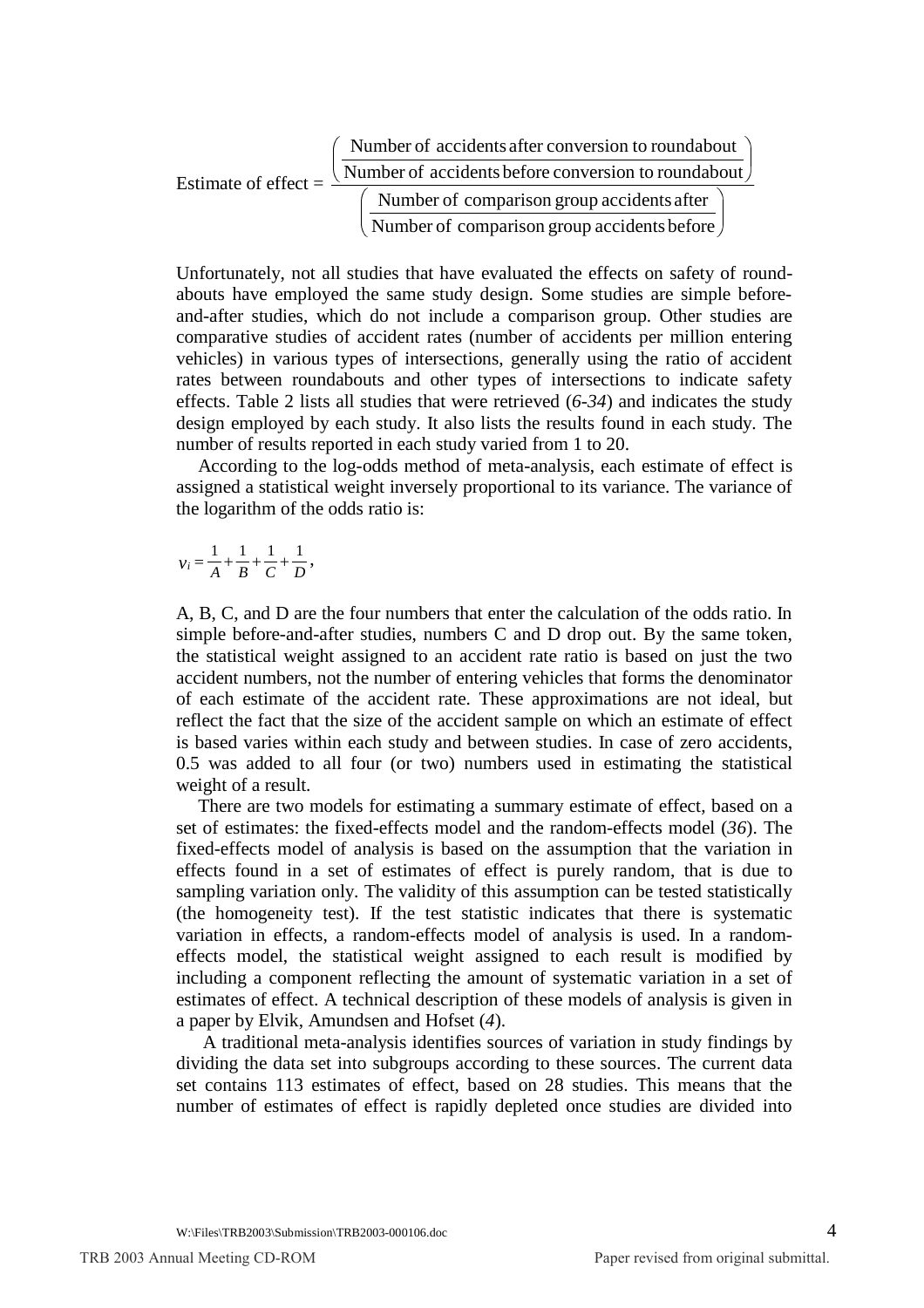subgroups according to the study characteristics listed in Table 1. While the traditional approach to meta-analysis has been used in this paper, it has been supplemented by a meta-regression analysis (*37*). A meta-regression analysis is a multivariate analysis designed to estimate the effects on study findings of many variables, controlling for the effects of all other variables included in the analysis. An important feature of meta-regression is that each estimate of effect is weighted statistically in the manner explained above.

#### **Limitations of meta-analysis**

Meta-analysis, including meta-regression, has two basic limitations. The first one is that a meta-analysis cannot improve the quality of the evaluation studies it is based on. It is important to try to sort studies according to quality, in particular with respect to control for confounding variables. Ideally speaking, a numerical quality score ought to be assigned to each study; at present, however, no widely accepted system for rating numerically the quality of road safety evaluation studies exists. In the meta-analysis reported in this paper, five different study designs were identified. A variable describing study design was used in the metaregression analysis.

A second limitation of meta-analysis is that it can be biased to the extent that it relies on published studies only. Publication bias is a potential source of error. Publication bias denotes the tendency not to publish studies whose findings go against conventional wisdom or are otherwise regarded as having little value. Techniques have been developed for diagnosing the presence of publication bias and trying to correct for it. In this paper one of these techniques, the trim-and-fill method (*38*), was used to test and adjust for publication bias. The trim-and-fill method is a non-parametric method for diagnosing and correcting for publication bias, based on the assumption that a funnel plot of results (see below) should be symmetric around the mean in the absence of publication bias. The trim-and-fill method trims away extreme data points from one tail of the funnel plot, until further trimming does not significantly affect the summary mean. A corresponding number of data points are then filled in at the opposite tail of the funnel plot, thus making it more symmetrical. Besides, as mentioned already, unpublished studies were included in the meta-analysis.

#### **RESULTS**

#### **Exploratory analyses**

A total of 113 estimates of effect were derived from 28 evaluation studies. An exploratory analysis was made in order to find the best way of summarizing and presenting the results of these studies. A previous review of these studies (*5*) has indicated that the effects of roundabouts vary greatly, depending on accident severity. Separate funnel graphs were therefore prepared for estimates of effect on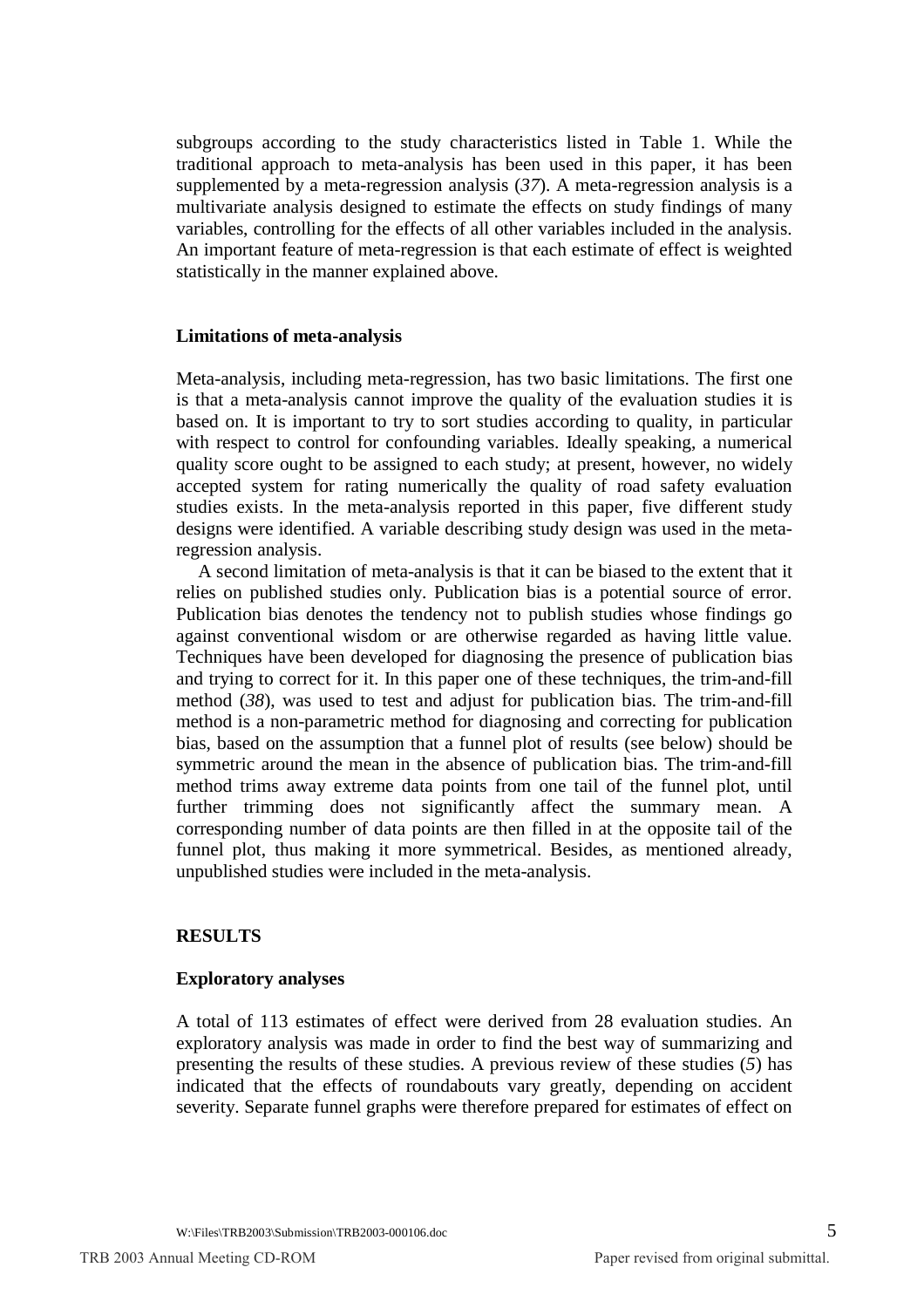injury accidents and estimates of effect on property damage only accidents. Figure 1 presents the funnel graph for injury accidents.

Each dot in the graph represents an estimate of effect. The horizontal axis denotes the size of the change in the number of accidents indicated by each estimate of effect. Please note the use of a logarithmic scale for the horizontal axis. The value of 1.0 indicates no effect. A value of 0.1 indicates a 90% accident reduction, while the value 10.0 indicates a ten-fold increase in accidents. The vertical axis shows the statistical weight assigned to each estimate of effect, according to a fixed-effects model of analysis.

It is seen that there is a very wide dispersion of estimates of effect. A total of 81 estimates of effect are shown in Figure 1. Ideally speaking, the contours of the outer data points in a funnel graph would form a symmetrical, bell-shaped curve. In Figure 1, such a pattern can be discerned, except for the uppermost data point in the figure, which appears to be located to the right of most of the other data points. Despite this, the overall pattern of the distribution of data points in Figure 1 is sufficiently orderly that it makes sense to estimate a weighted mean estimate of effect. A trim-and-fill analysis of the data points in Figure 1 resulted in the addition of ten new data points to the right in the figure. The new data points that were filled in had rather small statistical weights. Their addition did therefore not affect the summary estimate of effect very much. The random-effects weighted mean estimate of effect was a 43% accident reduction without the correction for publication bias, and a 37% accident reduction with the correction for publication bias.

Figure 2 shows a similar funnel graph for estimates of effect on property damage only accidents. There are 32 estimates in total. These are very widely spread, and no clear tendency is seen for estimates of effect based on large accident samples (top of diagram) to cluster more closely together than estimates of effect based on small accident samples (bottom of diagram). The distribution of data points in Figure 2 is so disorderly that it is doubtful that an overall summary estimate of effect of roundabouts on property damage only accidents would be very informative.

A trim-and-fill analysis of the data points in Figure 2 found no evidence of publication bias. Estimates of effect were stratified according to accident severity and the number of legs in converted intersections. The test for homogeneity of estimates of effect was applied to each subgroup. Results are reported in Table 3. As shown in Table 3, there were few estimates of effect for three leg intersections. In most of the categories listed in Table 3, significant heterogeneity of estimates of effect was found. It should be noted that the homogeneity test is known to have rather low power. The subsequent analyses relied on a random-effects model.

#### **Results of traditional meta-analysis**

Table 4 reports the results of a random-effects meta-analysis of before-and-after studies that have evaluated the effects on accidents of converting intersections to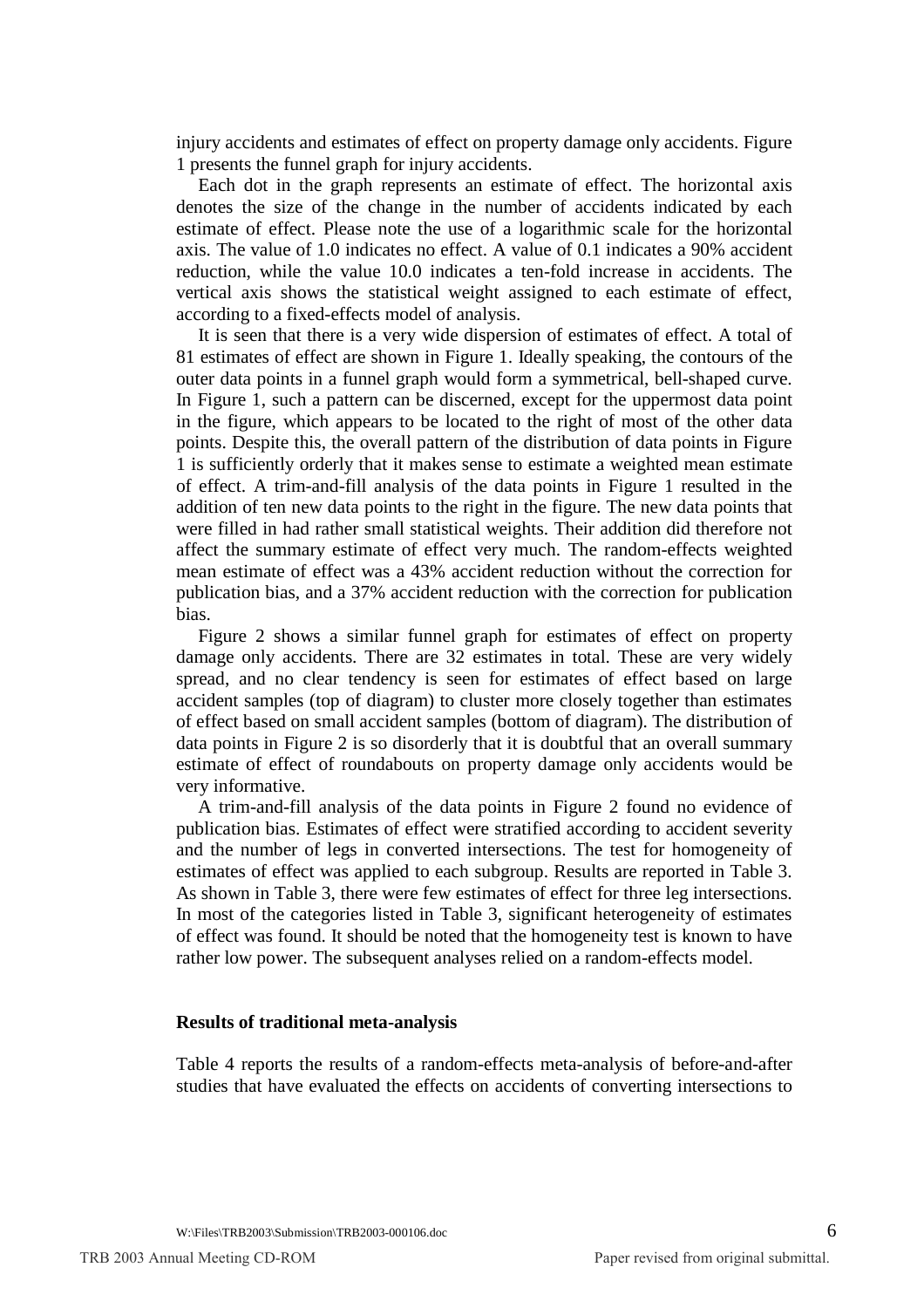roundabouts. All summary estimates of effect presented in Table 4 refer to intersections that were previously controlled by yield signs.

The number of injury accidents is greatly reduced. For three leg intersections, the summary estimates of effect are based on few studies. There is more extensive evidence of safety effects for four leg intersections. The analysis shows that converting intersections to roundabouts greatly reduces both the number and severity of injury accidents. The reduction in accident severity is evident from the fact that the percentage reduction of the number of accidents is greater for fatal and serious injury accidents than for slight injury accidents.

The results presented in Table 4 show the limitations of a traditional approach to meta-analysis. Once estimates of effect are classified by two or more variables, the number of estimates of effect available for analysis in each cell of the table dwindles rapidly. In Table 4, estimates of effect are specified according to number of legs and accident severity. One would, however, like to learn how a number of design features of roundabouts, like the size of the central traffic island, influence their effects on safety. Meta-regression analysis allows for the estimation of effects for any conceivable combination of values on all variables that influence the effects of roundabouts on road safety.

It should be noted that the results presented in Table 4 are based on before-andafter studies only. The results of the comparative studies of accident rates differed from the results of the before-and-after studies. In most cases, the comparative studies found much smaller effects of roundabouts, and sometimes even found that an increase of the rate of injury accidents is associated with converting intersections to roundabouts. The effect of study design on estimates of effect therefore needs to be taken carefully into consideration when developing the best current estimates of the effects of roundabouts on road safety.

#### **Results of meta-regression analysis**

Meta-regression was run in two stages. The first stage included all variables listed in Table 1, except year of study publication. No statistically significant effects were found of variables representing the country in which the study was reported. This is reassuring, because it means that it is defensible to generalize the results of evaluation studies across countries. In the second stage, country variables (each country was represented by a dummy variable) were therefore omitted. Results of the meta-regression, stated in terms of the best current estimates of the percentage change in the number of accidents associated with converting intersections to roundabouts are given in Table 5.

Table 5 gives effects of constructing conventional roundabouts for each level of accident severity, depending on the number of legs in an intersection and the type of traffic control before conversion to a roundabout. The estimates given in Table 5 are based on coefficients that apply to before-and-after studies that have controlled for long-term trends and regression-to-the-mean. This study design was selected as the best one among the study designs that are found in this data set. A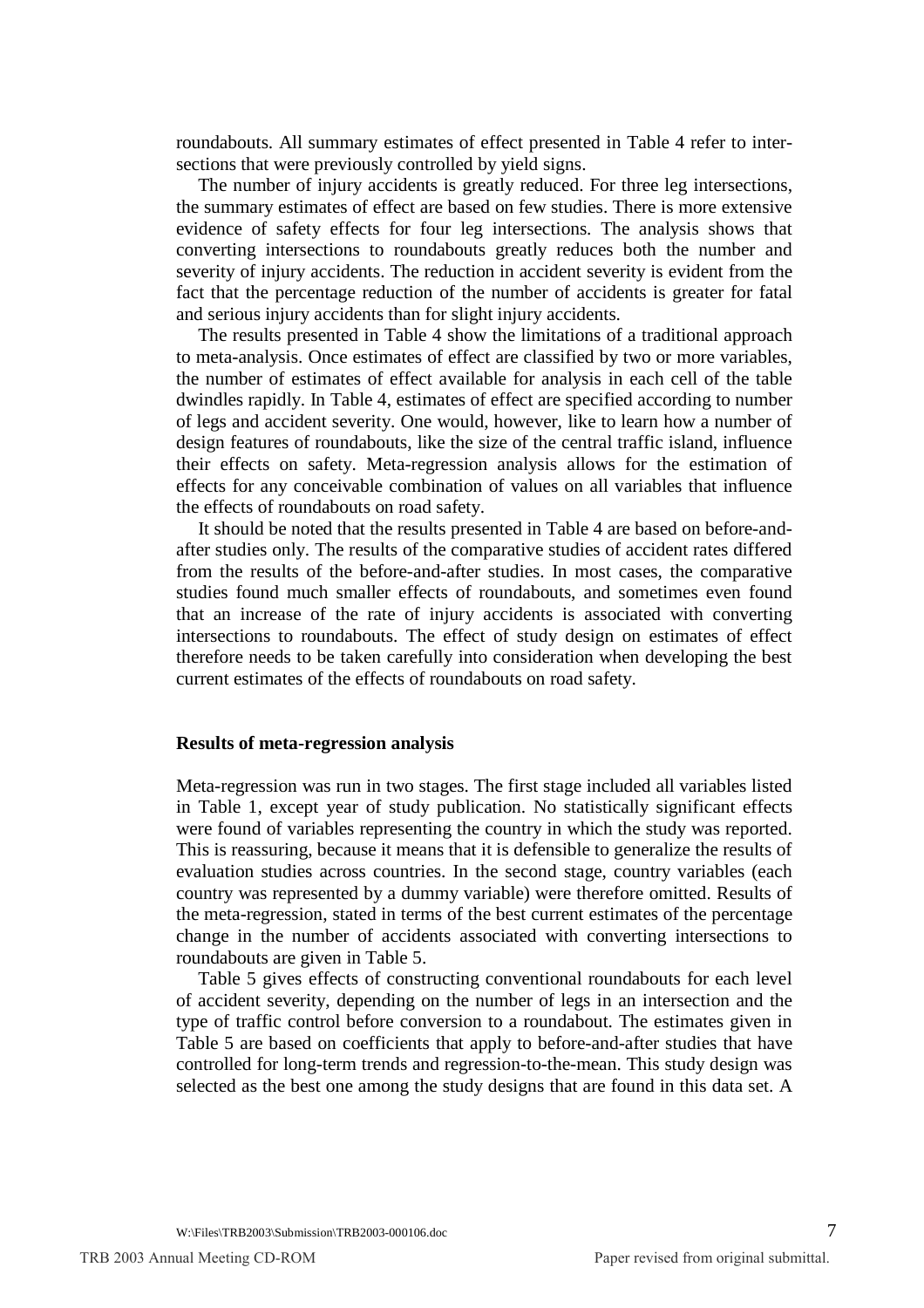95% confidence interval is given for each estimate of effect. Confidence intervals were estimated by means a computer program written specifically for the purpose.

According to the estimates of effect given in Table 5, roundabouts reduce both the number and severity of injury accidents. The largest reductions are found for fatal accidents, the smallest reductions for injury accidents for which injury severity was not stated. The number of property damage only accidents is found to increase in three of the four cases included in Table 5. Roundabouts appear to be more effective in reducing injury accidents in four leg intersections than in three leg intersections. Moreover, roundabouts appear to be more effective in reducing accidents in intersections that were previously controlled by yield signs than in signalized intersections. Traffic control by means of stop signs is rather uncommon outside the United States. All estimates of effect presented in Table 5 are surrounded by very wide confidence intervals. Possible reasons for this are discussed below. Moreover, these estimates have not been adjusted for publication bias.

#### **Effects of roundabout design features**

Most of the studies that have evaluated the effects on converting intersections to roundabouts do not report very detailed information on roundabout design features. It is therefore not possible to develop detailed design standards for roundabouts based on these studies. As an example, the size of the central traffic island can only be roughly described, as shown in Table 1, using the categories mini, small, conventional and large. According to the meta-regression analysis, conventional roundabouts have the largest effects on accidents. A supplementary literature search was made in order to identify studies that have examined the effects of roundabout design features more in detail. The following studies were found:

Cedersund 1983, Sweden (*9*) Maycock and Hall 1984, Great Britain (*39*) Brüde and Larsson 1999, Sweden (*40*) Tran 1999, Norway (*41*) Jørgensen and Jørgensen 2002, Denmark (*42*)

The design parameters that have been studied include number of legs, size of the central traffic island, width of approach lanes, width of the circular lanes inside the roundabout and angle between approaches to the roundabout. The most frequently studied design parameter is the size of the central traffic island.

Cedersund (*9*) studied how accident rates in roundabouts were influenced by traffic volume (AADT), proportion of traffic entering from the minor road, number of legs, speed limit and diameter of the central traffic island. The data included 102 roundabouts. No clear relationship was found between diameter of the central traffic island and accident rate. Most of the roundabouts were large, and had a central traffic island with a diameter of more than 40 meters.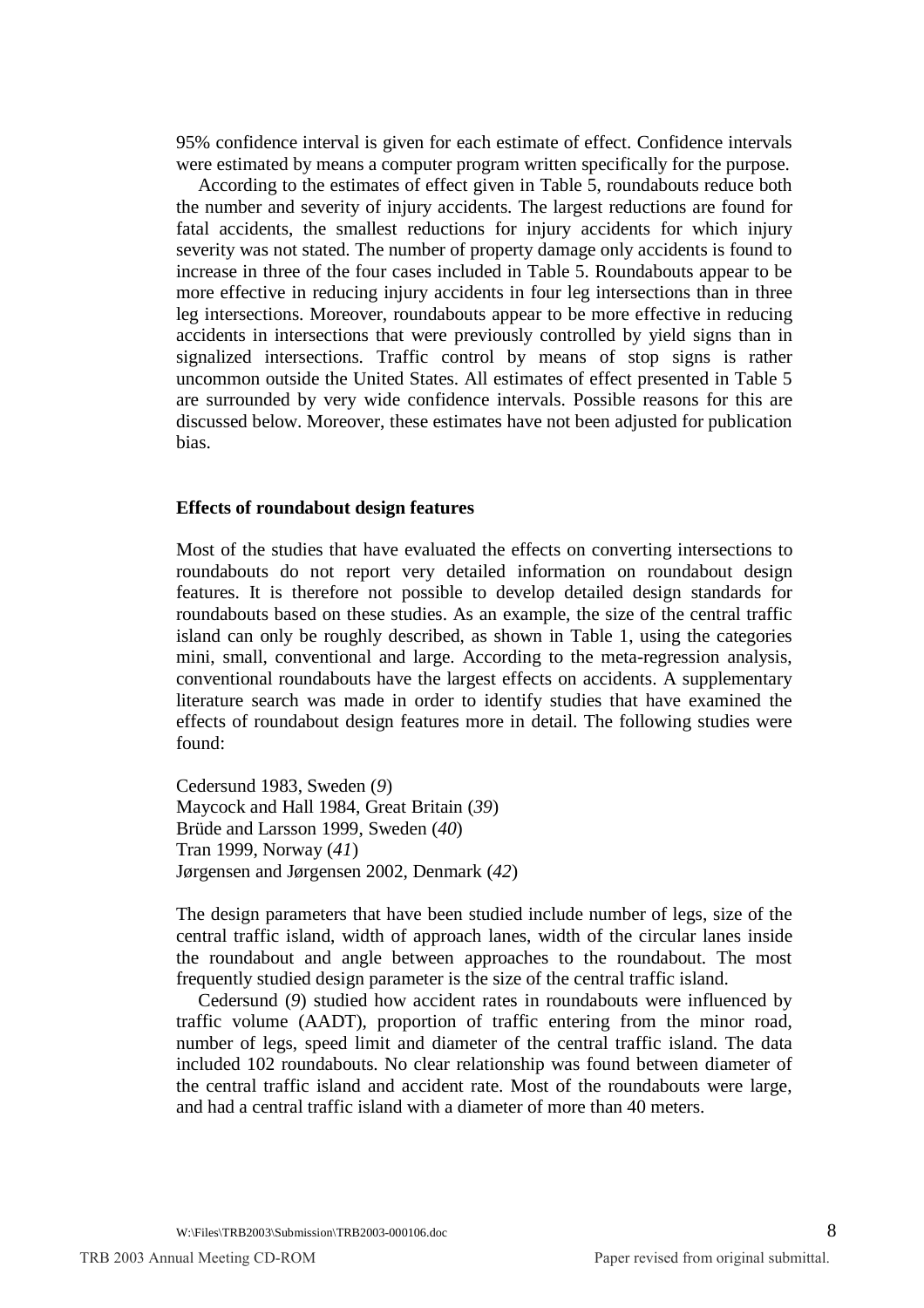Maycock and Hall (*39*) studied how a number of design parameters for roundabouts influenced the number of accidents by means of negative binomial regression models. Despite its age, this study remains valuable today because it employed a sophisticated technique of analysis. No clear effect on accident rate of the diameter of the central traffic island was found.

The studies of Brüde and Larsson (*40*) Tran (*41*) and Jørgensen and Jørgensen (*42*) all found that there is a positive relationship between the size of the central traffic island and accident rate. The larger the central traffic island, the higher becomes the accident rate. In general, the effects on accident rate of other design parameters appear to be quite small. The four factors that appear to have the strongest effect on accident rates in roundabouts are: total traffic volume, proportion of vehicles entering from the minor road, speed limit, and number of legs.

#### **DISCUSSION**

Many studies have evaluated the effects on safety of converting intersections to roundabouts and the effects of various design parameters for roundabouts on the accident rate in roundabouts. In this paper, state-of-the-art techniques of metaanalysis have been employed in order to summarize evidence from these studies. The results of the meta-analysis are, however, somewhat disappointing. There are three main reasons for saying so.

This first reason is that many of the studies that have evaluated the effects on road safety of converting intersections to roundabouts have employed study designs that are known not to provide sufficient control for confounding factors. Six of the twenty-eight studies listed in Table 2 are simple before-and-after studies that did not control for such potentially important confounding factors as long-term trends and regression-to-the-mean. Only three studies were before-andafter studies that controlled for long-term trends and regression-to-the-mean. As far as the comparative studies are concerned, these studies ought ideally speaking to control for all factors that may influence intersection accident rates, including traffic volume (accident rates tend to depend on volume), number of legs, type of traffic control, speed limit, proportion of traffic entering from the minor road or roads, the presence of facilities for pedestrians and cyclists, and so on. Most of the comparative studies have controlled for at least some of these factors, but no study has controlled for all of them. Based on what is known about how various confounding factors can influence study findings (*43*), before-and-after studies controlling for long-term trends and regression-to-the-mean were rated as most convincing.

The second weakness of the present study is that it does not add very much to previous knowledge concerning the effects on road safety of design parameters for roundabouts. The main reason for this is that most studies do not provide detailed descriptions of roundabout design. A few studies have tried to determine the effects of some design parameters. Unfortunately, the findings of these studies are conflicting, and the studies employed rather different techniques of analysis that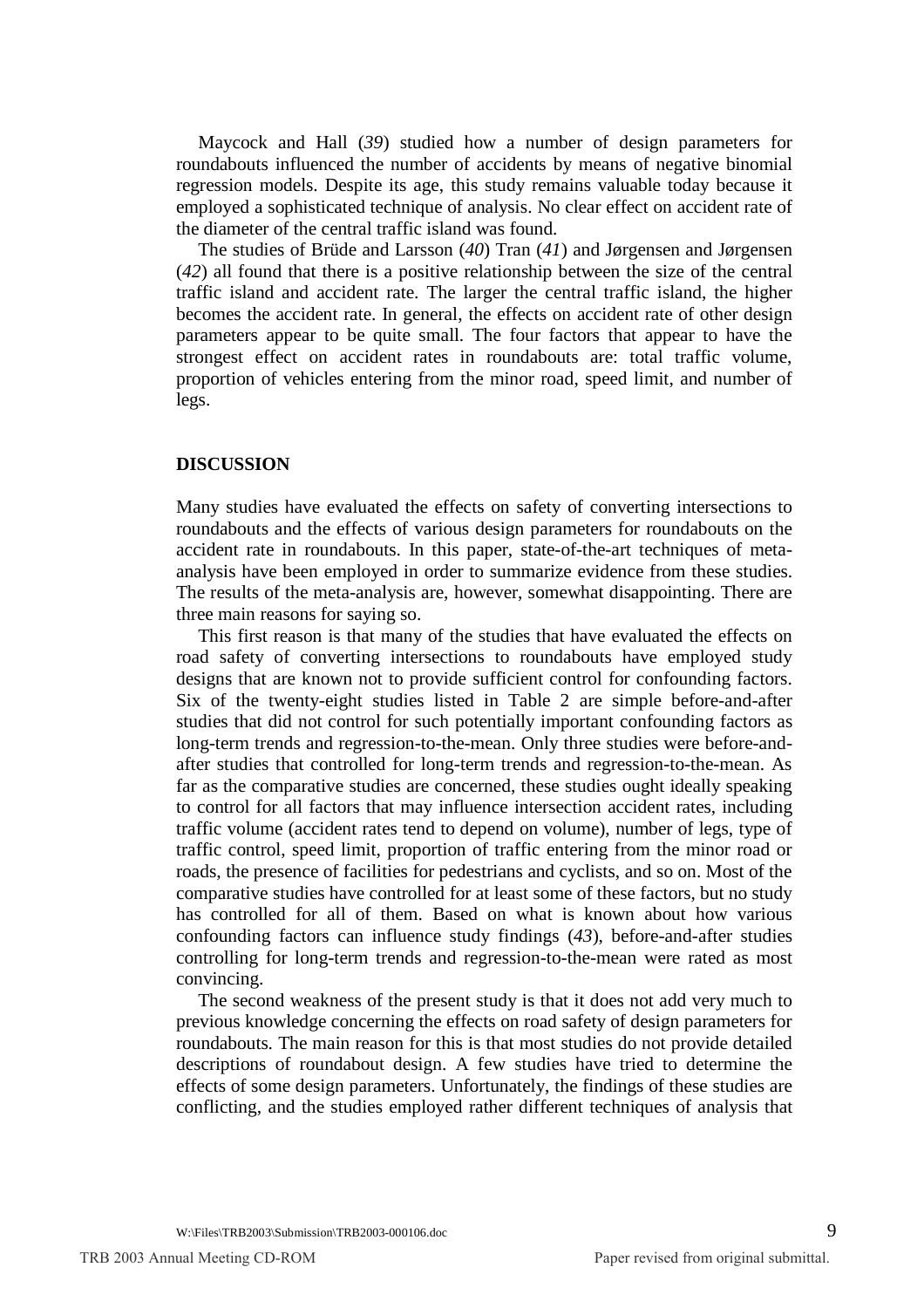do not lend themselves to synthesis by means of meta-analysis. A generous interpretation of the findings of these studies is that small roundabouts appear to have lower accident rates than large roundabouts.

A third shortcoming of this study is related to the limitations of current techniques of meta-analysis. Meta-regression was used, because it is in principle superior to a traditional subgroup analysis by being able to control for a large number of potentially confounding variables at the same time. Five variables were included in the main analysis (previous type of traffic control, number of legs, size of roundabout, study design, and accident severity). Given the fact that there were 113 estimates of effect in total, using five variables in a meta-regression does not seem excessive. However, the number of combinations of values for the five variables is 400  $(2 \times 2 \times 4 \times 5 \times 5)$ . This number is well in excess of the number of observations (113) used to fit the multivariate model, indicating that the model is underdetermined by the data (since not all 400 logically possible combinations of values are found in the data set). Most of the coefficients were indeed not statistically significant, and the coefficient of determination for the final model (not including country variables) was .375 (adjusted R-squared). On top of this, the pattern of covariance between the variables included in the model led to very large confidence intervals for the estimates of effect based on the meta-regression. None of the twenty estimates presented in Table 5 were statistically significant at the 5% level.

Despite these limitations, some useful results have emerged from the study. There is little reason to doubt that converting intersections controlled by yield signs or traffic signals to roundabouts will in most cases reduce the number and severity of injury accidents. The effect on property damage only accidents is very uncertain; an increase in these accidents cannot be ruled out. Although highly uncertain, the evidence indicates that roundabouts have a greater effect on safety in four leg intersections than in three leg intersections, and a greater effect on safety in intersections controlled by yield signs than in intersections controlled by traffic signals.

## **CONCLUSIONS**

The main conclusions of the research reported in this paper can be summarized in these points:

- 1. Evidence from 28 studies reported outside the United States, containing a total of 113 estimates of the effects of roundabouts on road safety has been synthesized by means of meta-analysis. Meta-regression relying on a random-effects model was performed. Publication bias was tested and adjusted for by means of the trim-and-fill method.
- 2. Roundabouts were found to reduce the number of injury accidents. For all injury accidents combined, the best current estimate of the effect of converting intersections to roundabouts is an accident reduction of 30- 50%.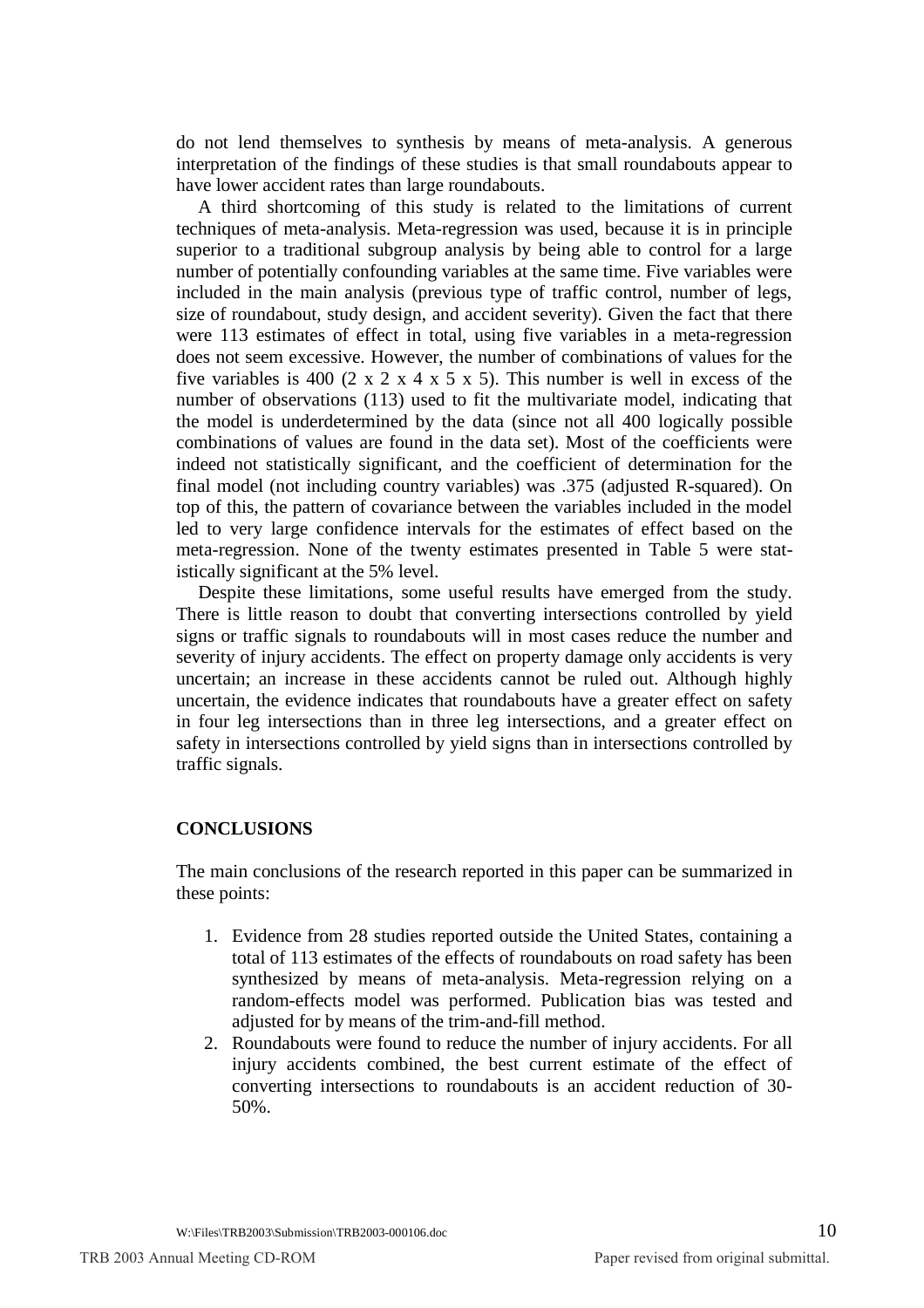- 3. Roundabouts reduce the severity of injury accidents. The number of fatal accidents is reduced by about 50 to 70%, depending on the previous type of traffic control and the number of legs in the intersections.
- 4. The effect of roundabouts on property damage only accidents is highly uncertain and has been found to vary greatly. An increase of the number of property-damage-only accidents cannot be ruled out, in particular in three leg intersections.
- 5. Evidence suggests that converting intersections to roundabouts has a greater effect on injury accidents in four leg intersections than in three leg intersections, and a greater effect in yield-controlled intersections than in signal-controlled intersections. This evidence is highly uncertain and suggestive only.
- 6. There are few detailed studies of the effects on safety of various design parameters for roundabouts. The most frequently studied design parameter is the diameter of the central traffic island. The majority of the studies that have evaluated the effect of this design parameter find that a small central island is associated with a low injury accident rate. However, such a tendency has not been found in all studies.

## **REFERENCES**

- 1. Flannery, A.; L. Elefteriadou; P. Koza, and J. McFadden, 1998. Safety, delay, and capacity of single-lane roundabouts in the United States. Transportation Research Record, No 1646, pp 63-70. Washington DC, National Research Council.
- 2. Flannery, A., 2001. Geometric design and safety aspects of roundabouts. Transportation Research Record, No 1751, pp 76-81. Washington DC, National Research Council.
- 3. Persaud, B. N.; R. A. Retting; P. Gårder, and D. Lord, 2001. Observational before-after study of the safety effect of US roundabout conversions using the Empirical Bayes method. TRB paper 01-0562. Washington DC, Transportation Research Board.
- 4. Elvik, R.; F. H. Amundsen, and F. Hofset, 2001. Road safety effects of bypasses. TRB paper 01-0525. Washington DC, Transportation Research Board.
- 5. Elvik, R.; A. B. Mysen, and T. Vaa. 1997. Trafikkikkerhetshåndbok. Tredje utgave. Oslo, Transportøkonomisk institutt.
- 6. Lalani, N., 1975. The impact on accidents of the introduction of mini, small and large roundabouts at major/minor priority junctions. Traffic Engineering and Control, Vol 16, pp 560-561.
- 7. Green, H., 1977. Accidents at off-side priority roundabouts with mini or small islands. TRRL Laboratory Report 774. Crowthorne, Berkshire, Transport and Road Research Laboratory.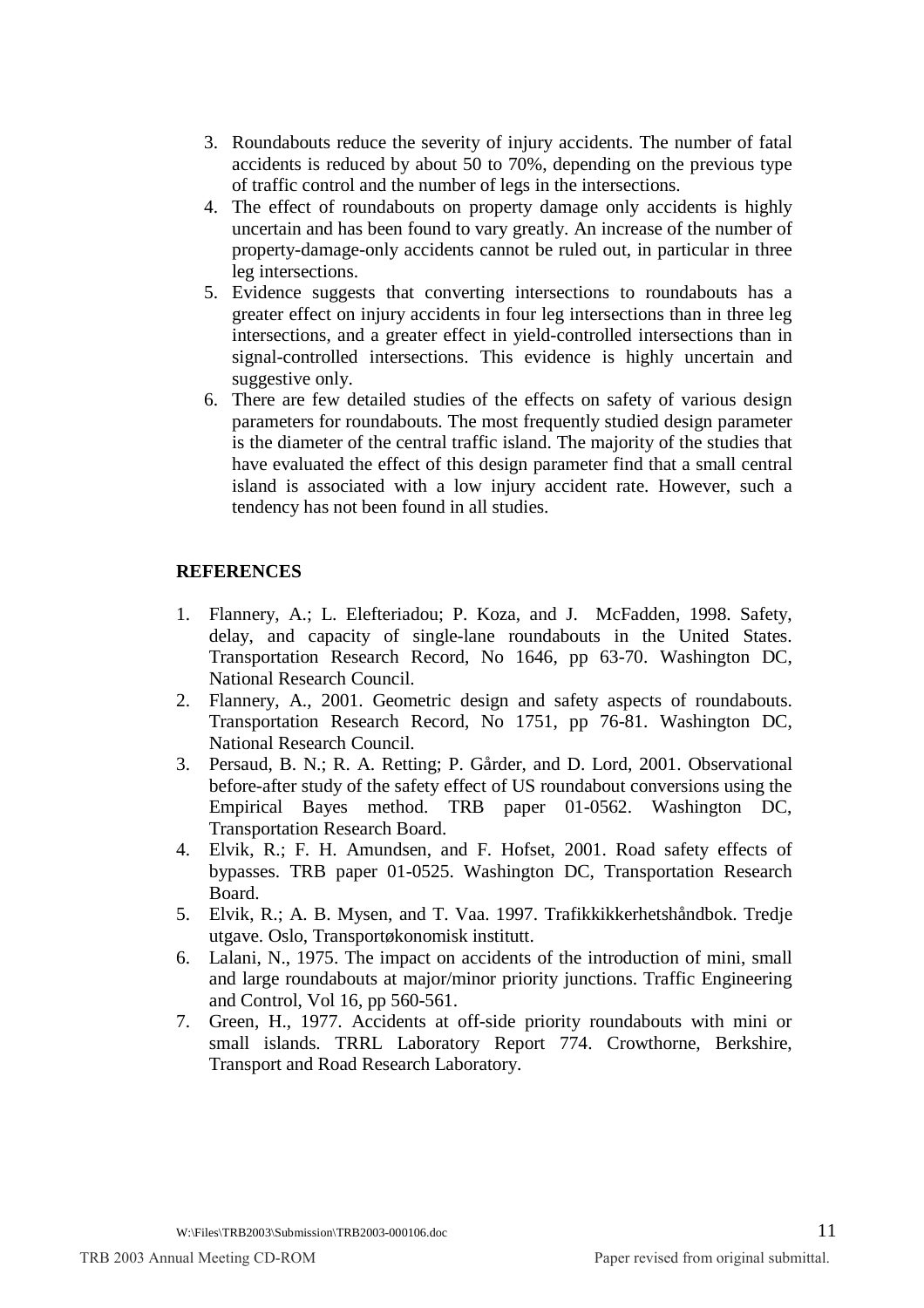- 8. Lahrmann, H., 1981. Rundkørsler: trafiksikkerhed, geometrisk udformning, kapacitet. Næstved, Vejdirektoratet, Sekretariatet for Sikkerhedsfremmende Vejforanstaltninger (SSV).
- 9. Cedersund, H-Å., 1983A. Cirkulationsplatser. VTI-meddelande 361. Linköping, Statens väg- och trafikinstitut (VTI).
- 10. Cedersund, H-Å., 1983B. Olyckor i tätortskorsningar. VTI-meddelande 362. Linköping, Statens väg- och trafikinstitut (VTI).
- 11. Senneset, G., 1983. Rundkjøringer. Del II Hovedrapport. Erfaringer fra utvalgte rundkjøringer i Norge. STF63 A83001 II. Trondheim, SINTEF Samferdselsteknikk.
- 12. Brüde, U. and J. Larsson. 1985. Korsningsåtgärder vidtagna inom vägförvaltningarnas trafiksäkerhetsarbete. Regressions- och åtgärdseffekter. VTIrapport 292. Linköping, Statens väg- och trafikinstitut (VTI).
- 13. Johannessen, S. 1985. Rundkjøringer. Forslag til retningslinjer basert på data om 35 rundkjøringer. STF63 A85008. Trondheim, SINTEF Samferdselsteknikk.
- 14. Hall, R. D. and M. McDonald. 1988. Junction design for safety. Paper presented at Roads and Traffic 2000, International Road and Traffic Conference, Berlin, 6-9 September 1988. Proceedings, Vol 4-2, pp 147-151.
- 15. Nygaard, H. C. 1988. Erfaringer med rundkjøringer i Akershus. Oslo, Statens vegvesen Akershus.
- 16. Giæver, T. 1990. Ulykkesfrekvenser i rundkjøringer og signalregulerte kryss. STF63 A90002. Trondheim, SINTEF Samferdselsteknikk.
- 17. Tudge, R. T. 1990. Accidents at roundabouts in New South Wales. Proceedings of the 15th ARRB Conference, Part 5, pp 331-349. Vermont South, Australia, Australian Road Research Board.
- 18. Van Minnen, J. 1990. Ongevallen op rotondes. Vergelijkende studie van de onveiligheid op een aantal locaties waar een kruispunt werd vervangen door een "nieuwe" rotonde. R-90-47. Leidschendam, Stichting Wetenschappelijk Onderzoek Verkeersveiligheid (SWOV).
- 19. Jørgensen, N. O. 1991. Rundkørslers kapacitet og sikkerhed. Dokumentasjonsrapport. København, Danmarks Tekniske Højskole, Institut for veje, trafik og byplan.
- 20. Brüde, U. and J. Larsson. 1992. Trafiksäkerhet i tätortskorsningar. VTImeddelande 685. Linköping, Statens väg- och trafikinstitut (VTI).
- 21. Dagersten, A. 1992. Roundabouts in Switzerland and Sweden. Thesis 72. Lund, Sweden, University of Lund, Lund Institute of Technology, Department of Traffic Planning and Engineering.
- 22. Holzwarth, J. 1992. Ausserorts-Kreisverkehrsplätze zur Unfallstellenbeseitigung. Ergebnisse zweier Modellvorhaben in Baden-Württemberg. Strassensverkehrstechnik, Vol 36, pp 142-146.
- 23. Hydén, C., K. Odelid, and A. Várhelyi. 1992. Effekten av generell hastighetsdämpning i tätort. Resultat av et storskaligt försök i Växjö. I. Huvudrapport. Lund, Sweden, Lunds Tekniske Høgskola, Institutionen för trafikteknik.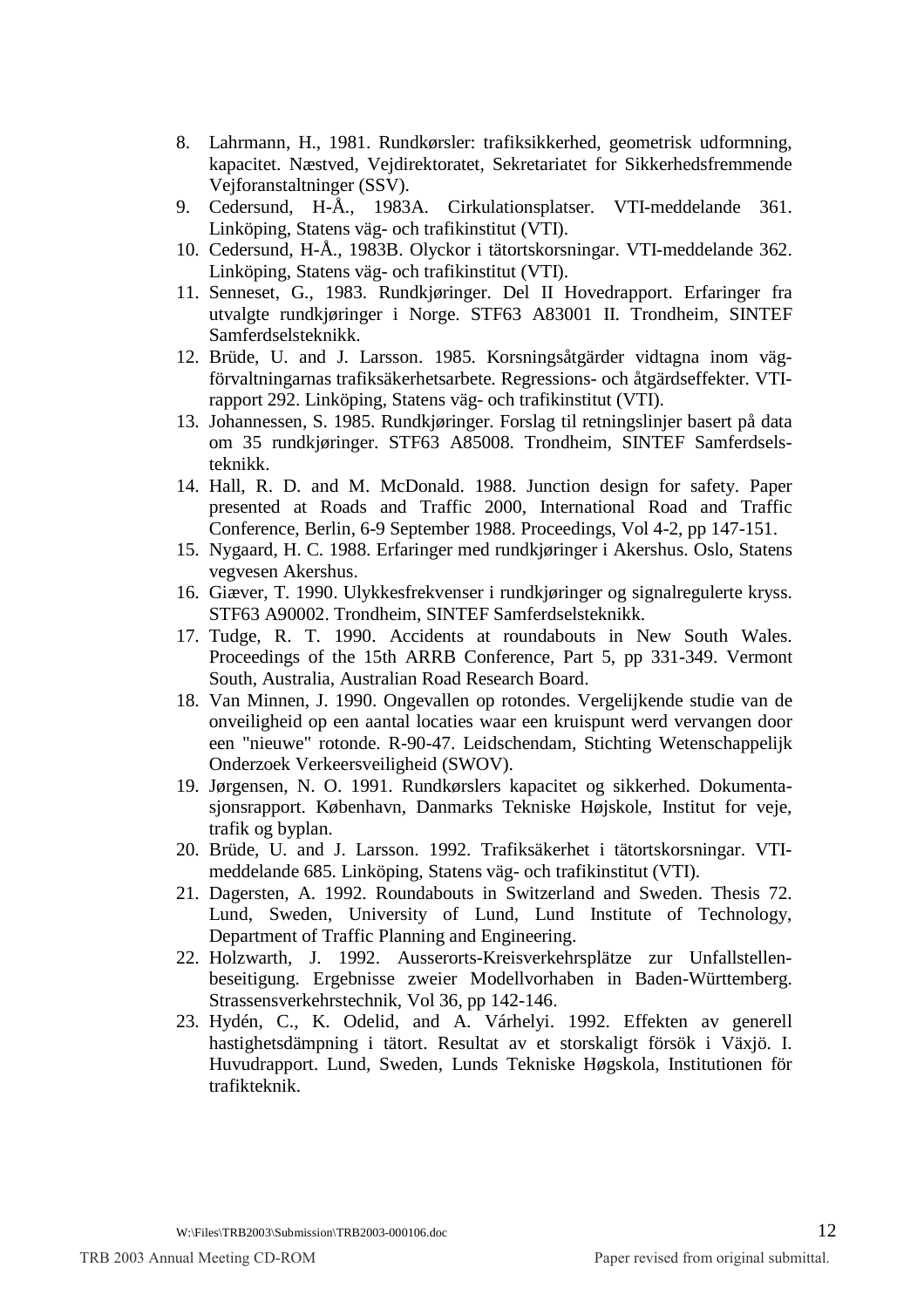- 24. Jørgensen, E. and N. O. Jørgensen. 1992. Er der mere nyt om rundkørsler? Dansk Vejtidsskrift, Vol 12, pp 29-31.
- 25. Kristiansen, P. 1992. Erfaringer med rundkjøringer i Akershus. Oslo, Statens vegvesen Akershus.
- 26. Schnüll, R., W. Haller, and H. Von Lübke. 1992. Sicherheitsanliegen bei der Umgestaltung von Knotenpunkten in Städten. Forschungsberichte der Bundesanstalt für Strassenwesen (BASt) 253. Bergisch-Gladbach, Bundesanstalt für Strassenwesen.
- 27. Brilon, W., B. Stuwe, and O. Drews. 1993. Sicherheit und Leistungsfähigkeit von Kreisverkehrsplätzen. FE Nr 77359/91. Bochum, Lehrstuhl für Verkehrswesen, Ruhr-Universität Bochum.
- 28. Schoon, C. C. and J. Van Minnen. 1993. Ongevallen op rotondes II. Tweede onderzoek naar de onveiligheid van rotondes vooral voor fietsers en bromfietsers. R-93-16. Leidschendam, Stichting Wetenschappelijk Onderzoek Verkeersveiligheid (SWOV).
- 29. Voss, H. 1994. Zur Verkehrssicherheit innenörtlicher Knotenpunkte. Zeitschrift für Verkehrssicherheit, Vol 40, pp 68-72.
- 30. Jørgensen, E. and N. O. Jørgensen. 1994. Sikkerhed i nyere danske rundkørsler. Paper presentert ved Trafikdage ved Aalborg Universitets Center (AUC), 28-30 august, 1994. Proceedings, pp 191-198. Aalborg.
- 31. Seim, R. 1994. Analyse av kryssulykker i Akershus fylke 1990-93. Hovedoppgave i samferdselsteknikk høsten 1994. Trondheim, Norges Tekniske Høgskole, Institutt for samferdselsteknikk.
- 32. Huber, C. A. and Bühlmann, F. 1994. Sicherheit von Kreiselanlagen. Erfahrungen und vorläufige Empfehlungen. Bern, Schweitzerische Beratungsstelle für Unfallverhütung.
- 33. Oslo Veivesen. 1995. Ulykkesanalyse. Rundkjøringer i Oslo. Oslo, Statens vegvesen Oslo.
- 34. Giæver, T. 1997. Rundkjøringer i Hordaland. Ulykkesanalyser, utforming og trafikantatferd. Rapport STF22 A97601. Trondheim, SINTEF Samferdselsteknikk.
- 35. Fleiss, J. L. 1981. Statistical methods for rates and proportions. Second edition. New York, NY, John Wiley and Sons.
- 36. Shadish, W. R. and C. K. Haddock, 1994. Combining estimates of effect size. In Cooper, H.; Hedges, L. V. (Eds): The Handbook of Research Synthesis, pp 261-281. New York, NY, Russell Sage Foundation.
- 37. Thompson, S. G. and S. J. Sharp. 1999. Explaining heterogeneity in metaanalysis. A comparison of methods. Statistics in Medicine, Vol 18, pp 2693- 2708.
- 38. Duval, S. and Tweedie, R. 2000. Trim and fill: A simple funnel plot based method of testing and adjusting for publication bias in meta-analysis. The Journal of the American Statistical Association, Vol 95, pp 89-98.
- 39. Maycock, G. and R. D. Hall. 1984. Accidents at 4-arm roundabouts. TRRL Laboratory Report 1120. Crowthorne, Berkshire, Transport and Road Research Laboratory.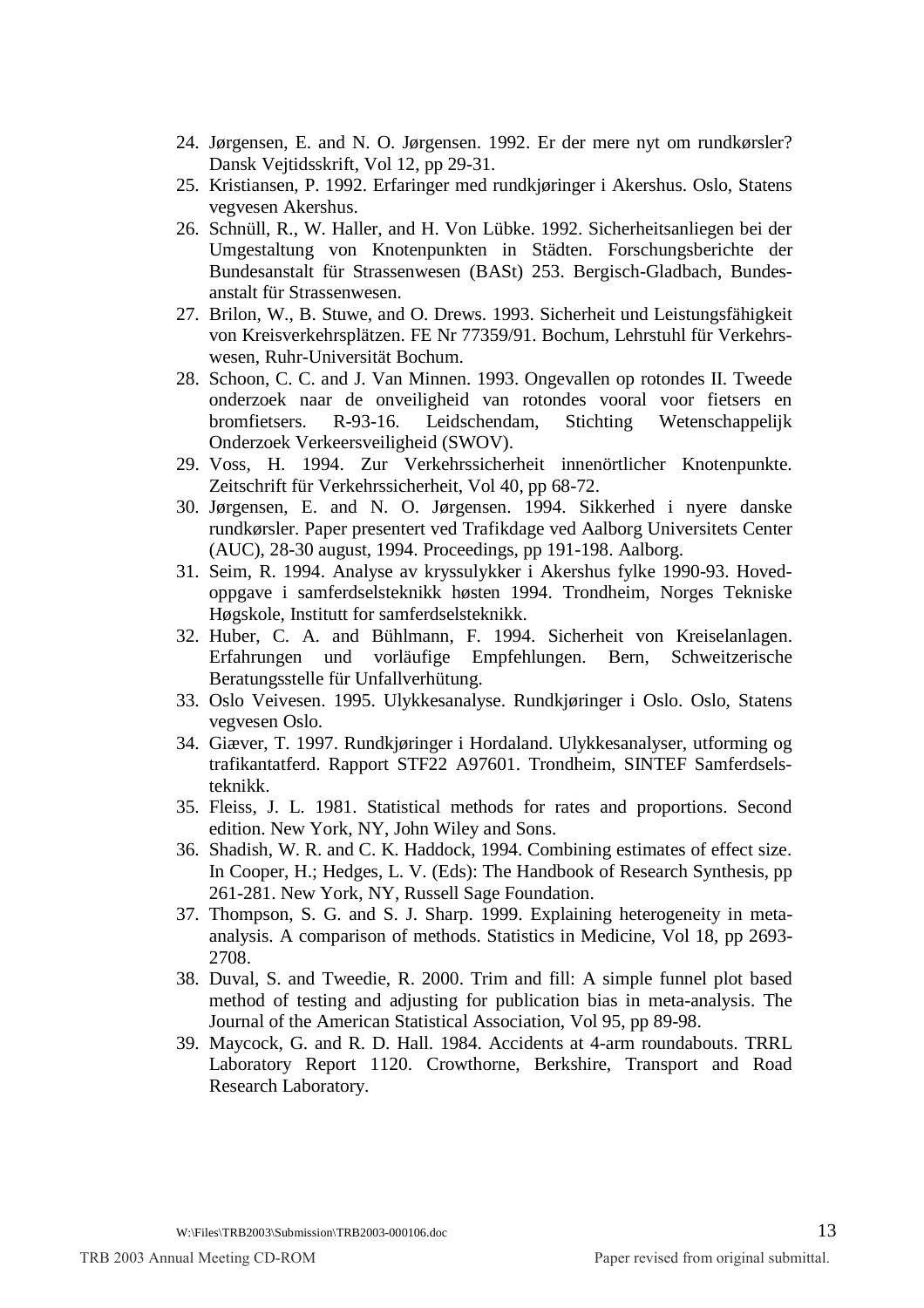- 40. Brüde, U. and J. Larsson. 1999. Trafiksäkerhet i cirkulationsplatser avseende motorfordon. VTI meddelande 865. Linköping, Väg- och Transportforskningsinstitutet (VTI).
- 41. Tran, T. 1999. Vegtrafikkulykker i rundkjøringer 1999. TTS rapport 2, 1999. Oslo, Vegdirektoratet, Transport- og trafikksikkerhetsavdelingen.
- 42. Jørgensen, E. and N. O. Jørgensen. 2002. Trafiksikkerhed i rundkørsler i Danmark. Rapport 235 2002. København, Vejdirektoratet.
- 43. Hauer, E. 1997. Observational before-after studies in road safety. Oxford, Pergamon Press.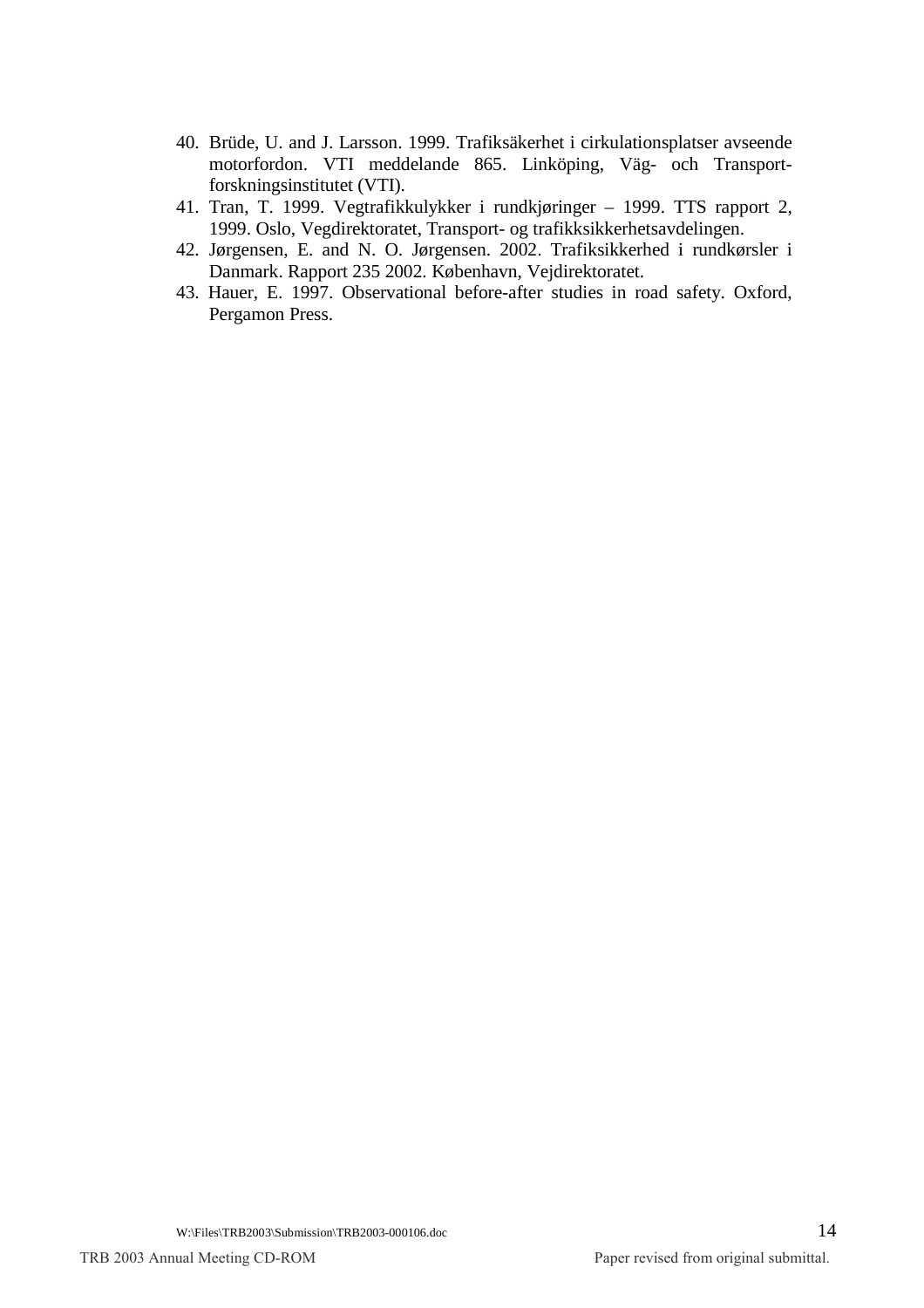



# **Funnel graph for effects of roundabouts on injury accidents - fixed effects model**

**Effect (1.0 = no effect). Log scale**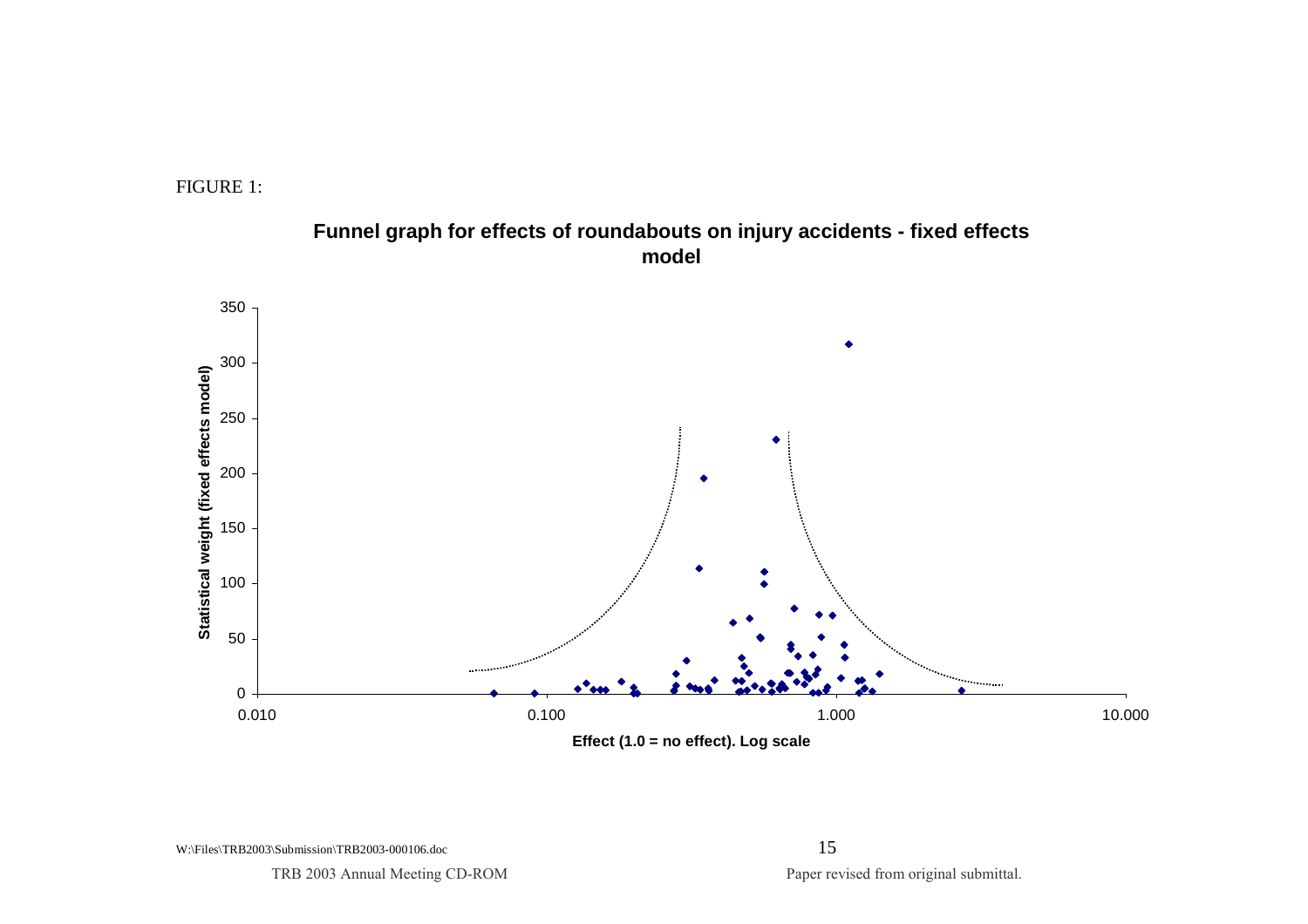



**Funnel graph for effects of roundabouts on property damage only accidentsfixed effects model**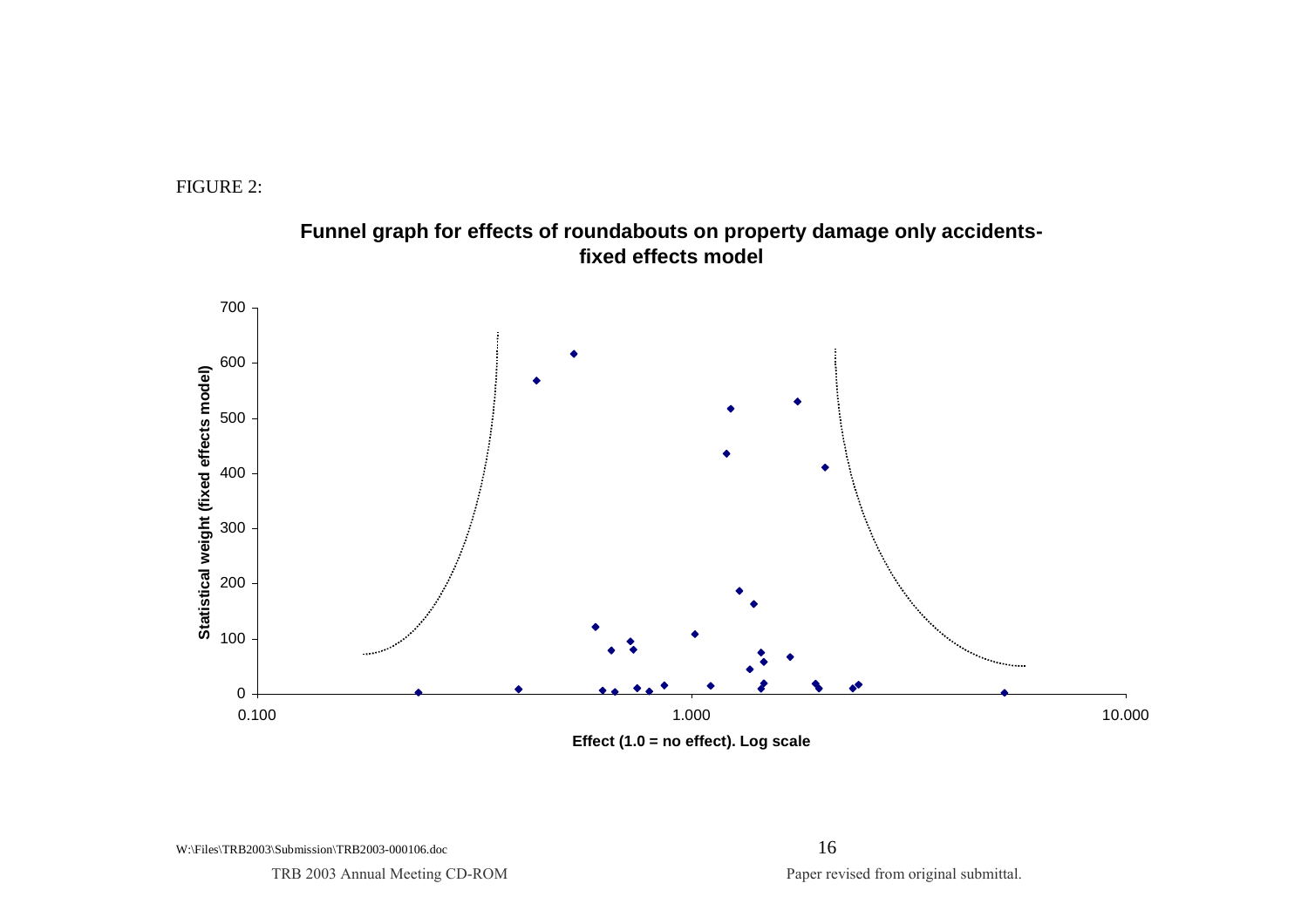| Study characteristics              | Values of characteristics                                                                                                                      |
|------------------------------------|------------------------------------------------------------------------------------------------------------------------------------------------|
| Publication year                   | 1975 through 1997                                                                                                                              |
| Country                            | Australia, Denmark, Germany, Great Britain, Netherlands, Norway, Sweden, Switzerland                                                           |
| Study design                       | (1) Simple before-and-after study (no comparison group and no data on traffic volume)                                                          |
|                                    | (2) Before-and-after study containing data on traffic volume before-and-after                                                                  |
|                                    | (3) Before-and-after study using comparison group to control for general trends                                                                |
|                                    | (4) Before-and-after study controlling for general trends and regression-to-the-mean                                                           |
|                                    | (5) Comparative study of accident rates in roundabouts and other types of intersections                                                        |
| Previous type of traffic control   | (1) Yield signs or (2) Traffic signals                                                                                                         |
| Number of legs                     | 3 or 4 or a decimal number (< 3.5 set to 3 in analysis; 3.5 or more set to 4 in analysis)                                                      |
| Diameter of central traffic island | (1) Mini (less than about 5 meters)                                                                                                            |
|                                    | (2) Small (about 5 to 15 meters)                                                                                                               |
|                                    | (3) Conventional (about 15 to 30 meters)                                                                                                       |
|                                    | (4) Large (more than about 30 meters)                                                                                                          |
| Accident severity                  | (1) Fatal accident, (2) Serious injury accident, (3) Slight injury accident (4) Injury accident, severity not stated, (5) Property damage only |

# **TABLE 1: Study characteristics coded for meta-analysis**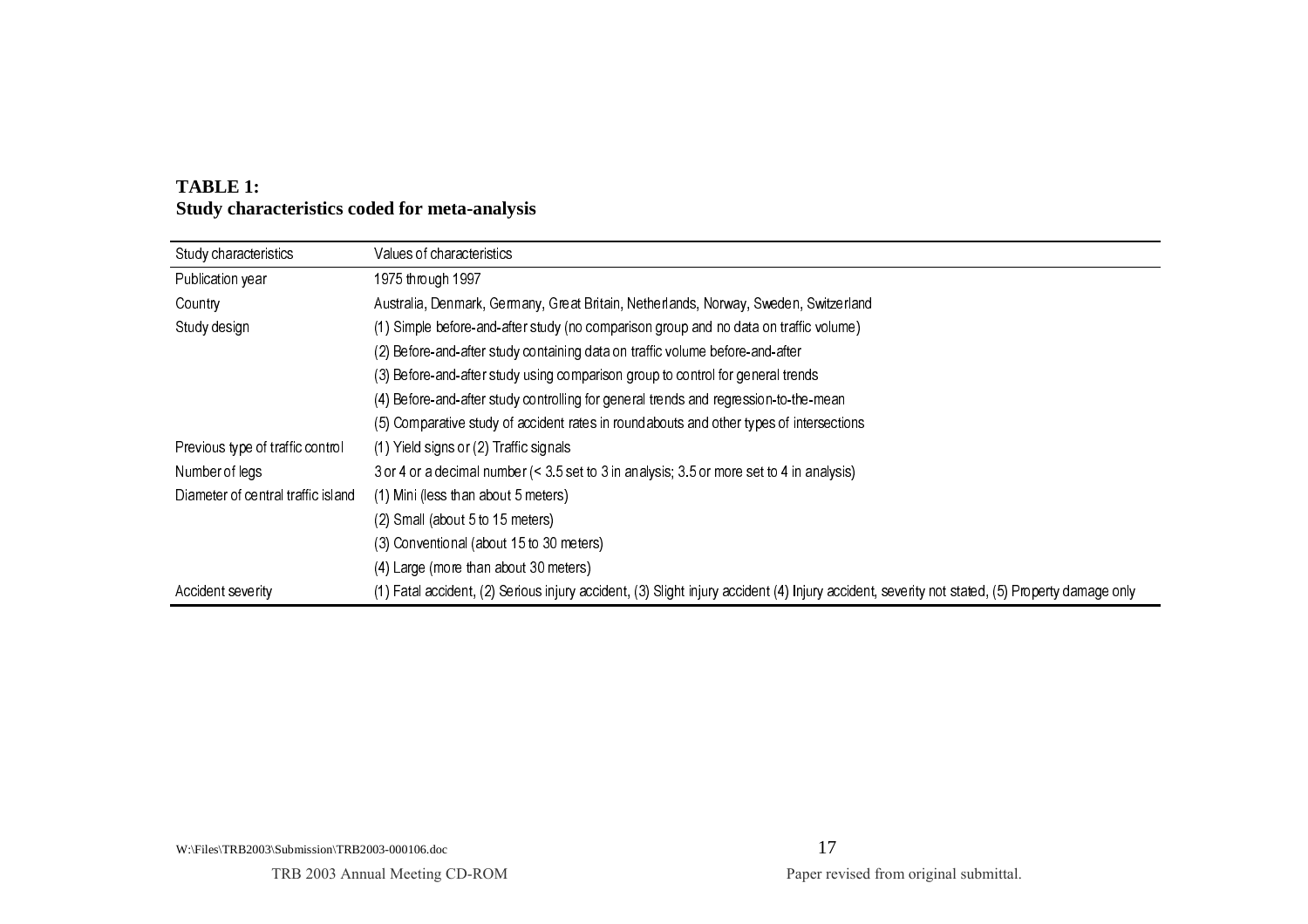| Authors      | Year | Country       | Study design                                                          | Accident severity       | Percentage change<br>in the number of<br>accidents |
|--------------|------|---------------|-----------------------------------------------------------------------|-------------------------|----------------------------------------------------|
| Lalani (6)   | 1975 | Great Britain | Simple before-and-after                                               | Injury (all severities) | $-30$                                              |
| Lalani (6)   | 1975 | Great Britain | Simple before and after                                               | Injury (all severities) | -45                                                |
| Green (7)    | 1977 | Great Britain | Before-and-after, controlling for general trends                      | Serious injury          | $-35$                                              |
| Green (7)    | 1977 | Great Britain | Before-and-after, controlling for general trends                      | Slight injury           | $-26$                                              |
| Green (7)    | 1977 | Great Britain | Before-and-after, controlling for general trends                      | Serious injury          | $-55$                                              |
| Green (7)    | 1977 | Great Britain | Before-and-after, controlling for general trends                      | Slight injury           | $-30$                                              |
| Green (7)    | 1977 | Great Britain | Before-and-after, controlling for general trends                      | Serious injury          | $-32$                                              |
| Green (7)    | 1977 | Great Britain | Before-and-after, controlling for general trends                      | Slight injury           | $-28$                                              |
| Green (7)    | 1977 | Great Britain | Before-and-after, controlling for general trends                      | Serious injury          | $-62$                                              |
| Green (7)    | 1977 | Great Britain | Before-and-after, controlling for general trends                      | Slight injury           | $-13$                                              |
| Lahrmann (8) | 1981 | Denmark       | Comparative study of accident rates in various types of intersections | Injury (all severities) | $+7$                                               |
| Lahrmann (8) | 1981 | Denmark       | Comparative study of accident rates in various types of intersections | Injury (all severities) | $-11$                                              |
| Lahrmann (8) | 1981 | Denmark       | Before-and-after, controlling for general trends                      | Injury (all severities) | $-93$                                              |
| Lahrmann (8) | 1981 | Denmark       | Before-and-after, controlling for general trends                      | Property-damage-only    | $+426$                                             |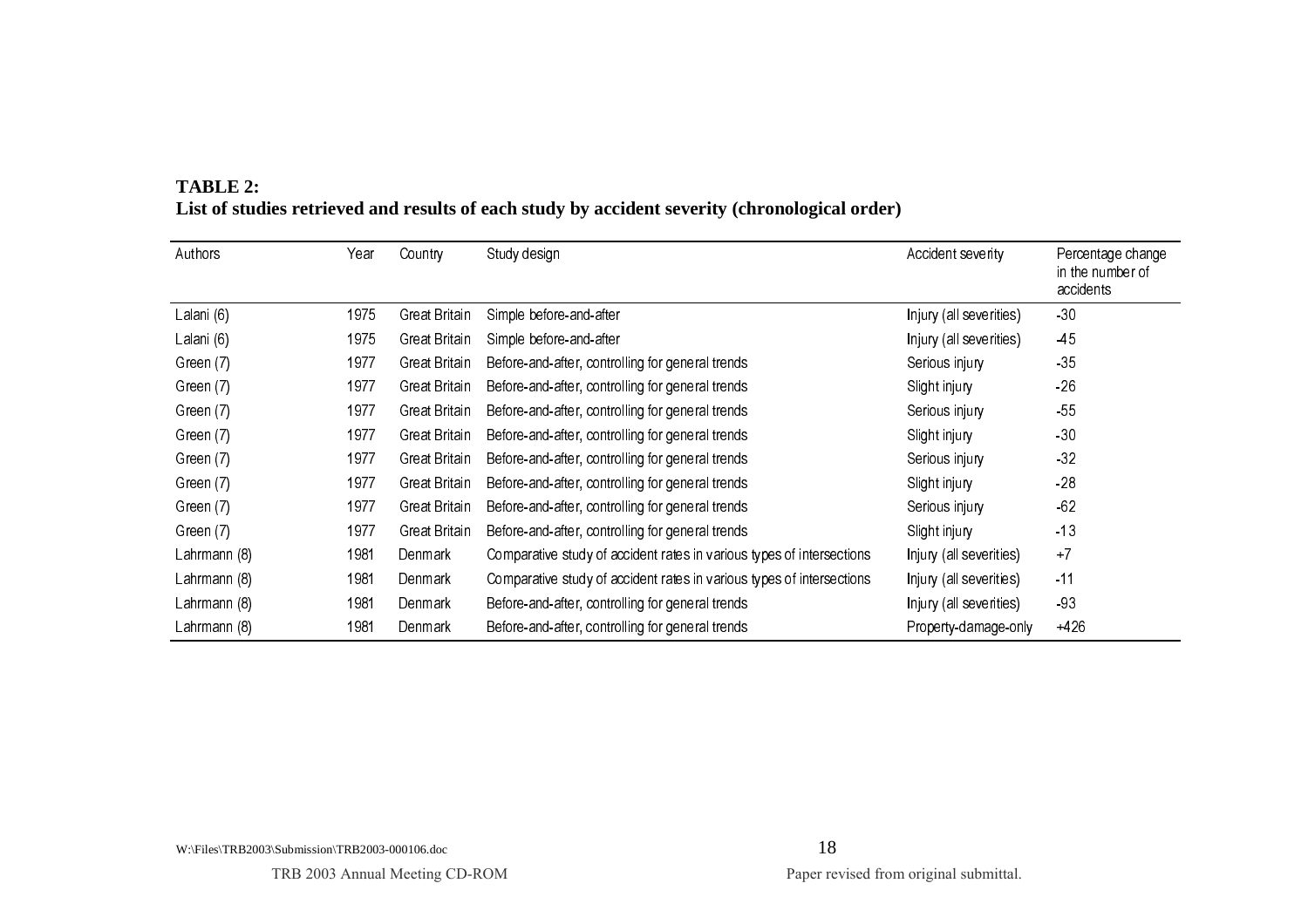| Authors          | Year | Country | Study design                                                          | Accident severity    | Percentage change<br>in the number of<br>accidents |
|------------------|------|---------|-----------------------------------------------------------------------|----------------------|----------------------------------------------------|
| Cedersund (9,10) | 1983 | Sweden  | Comparative study of accident rates in various types of intersections | Serious injury       | $+26$                                              |
| Cedersund (9,10) | 1983 | Sweden  | Comparative study of accident rates in various types of intersections | Slight injury        | $+4$                                               |
| Cedersund (9,10) | 1983 | Sweden  | Comparative study of accident rates in various types of intersections | Property-damage-only | $+69$                                              |
| Cedersund (9,10) | 1983 | Sweden  | Comparative study of accident rates in various types of intersections | Serious injury       | $+171$                                             |
| Cedersund (9,10) | 1983 | Sweden  | Comparative study of accident rates in various types of intersections | Slight injury        | $+19$                                              |
| Cedersund (9,10) | 1983 | Sweden  | Comparative study of accident rates in various types of intersections | Property-damage-only | $+47$                                              |
| Cedersund (9,10) | 1983 | Sweden  | Comparative study of accident rates in various types of intersections | Fatal injury         | $+20$                                              |
| Cedersund (9,10) | 1983 | Sweden  | Comparative study of accident rates in various types of intersections | Serious injury       | $-21$                                              |
| Cedersund (9,10) | 1983 | Sweden  | Comparative study of accident rates in various types of intersections | Slight injury        | $-45$                                              |
| Cedersund (9,10) | 1983 | Sweden  | Comparative study of accident rates in various types of intersections | Property-damage-only | $+39$                                              |
| Cedersund (9,10) | 1983 | Sweden  | Comparative study of accident rates in various types of intersections | Fatal injury         | $+33$                                              |
| Cedersund (9,10) | 1983 | Sweden  | Comparative study of accident rates in various types of intersections | Serious injury       | $+7$                                               |
| Cedersund (9,10) | 1983 | Sweden  | Comparative study of accident rates in various types of intersections | Slight injury        | $-43$                                              |
| Cedersund (9,10) | 1983 | Sweden  | Comparative study of accident rates in various types of intersections | Property-damage-only | $+23$                                              |
| Cedersund (9,10) | 1983 | Sweden  | Comparative study of accident rates in various types of intersections | Serious injury       | $-72$                                              |
| Cedersund (9,10) | 1983 | Sweden  | Comparative study of accident rates in various types of intersections | Slight injury        | $-82$                                              |
| Cedersund (9,10) | 1983 | Sweden  | Comparative study of accident rates in various types of intersections | Property-damage-only | $-22$                                              |
| Cedersund (9,10) | 1983 | Sweden  | Comparative study of accident rates in various types of intersections | Serious injury       | -40                                                |
| Cedersund (9,10) | 1983 | Sweden  | Comparative study of accident rates in various types of intersections | Slight injury        | $-70$                                              |
| Cedersund (9,10) | 1983 | Sweden  | Comparative study of accident rates in various types of intersections | Property-damage-only | $+2$                                               |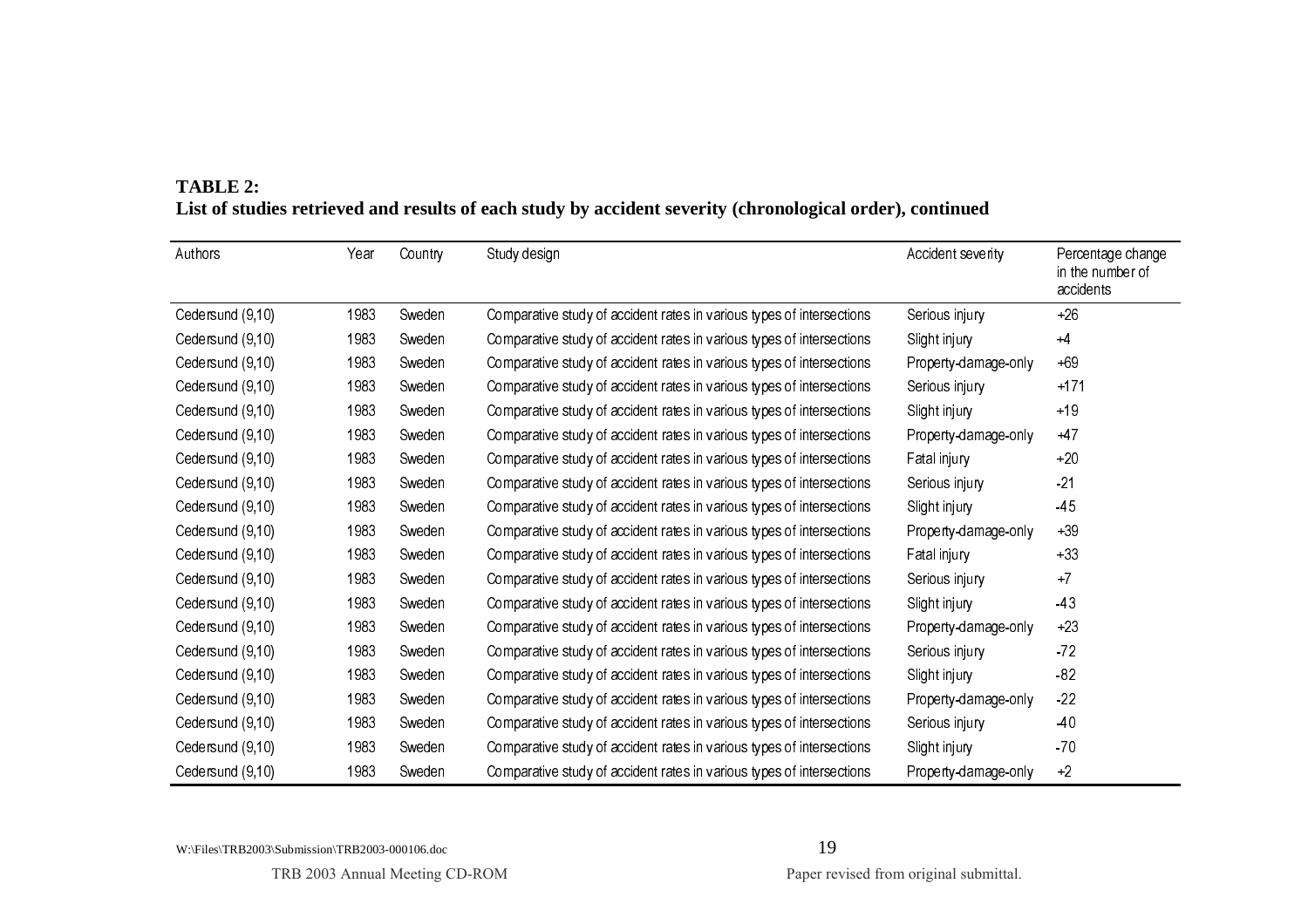| Authors                | Year | Country              | Study design                                                          | Accident severity       | Percentage change<br>in the number of<br>accidents |
|------------------------|------|----------------------|-----------------------------------------------------------------------|-------------------------|----------------------------------------------------|
| Senneset (11)          | 1983 | Norway               | Before-and-after, data on traffic volume                              | Injury (all severities) | $-36$                                              |
| Brüde and Larsson (12) | 1985 | Sweden               | Before-and-after, controlling for trends and regression-to-the-mean   | Injury (all severities) | $-31$                                              |
| Johannessen (13)       | 1985 | Norway               | Comparative study of accident rates in various types of intersections | Injury (all severities) | $-37$                                              |
| Johannessen (13)       | 1985 | Norway               | Comparative study of accident rates in various types of intersections | Injury (all severities) | $-69$                                              |
| Hall and McDonald (14) | 1988 | Great Britain        | Comparative study of accident rates in various types of intersections | Serious injury          | $-3$                                               |
| Hall and McDonald (14) | 1988 | Great Britain        | Comparative study of accident rates in various types of intersections | Slight injury           | $+11$                                              |
| Hall and McDonald (14) | 1988 | Great Britain        | Comparative study of accident rates in various types of intersections | Serious injury          | $-17$                                              |
| Hall and McDonald (14) | 1988 | <b>Great Britain</b> | Comparative study of accident rates in various types of intersections | Slight injury           | $-44$                                              |
| Nygaard (15)           | 1988 | Norway               | Before-and-after, controlling for general trends                      | Injury (all severities) | $-72$                                              |
| Giæver (16)            | 1990 | Norway               | Comparative study of accident rates in various types of intersections | Injury (all severities) | -40                                                |
| Giæver (16)            | 1990 | Norway               | Comparative study of accident rates in various types of intersections | Injury (all severities) | $-50$                                              |
| Giæver (16)            | 1990 | Norway               | Comparative study of accident rates in various types of intersections | Property-damage-only    | $+45$                                              |
| Tudge (17)             | 1990 | Australia            | Before-and-after, controlling for general trends                      | Fatal injury            | $-85$                                              |
| Tudge (17)             | 1990 | Australia            | Before and after, controlling for general trends                      | Non-fatal injury        | $-65$                                              |
| Tudge (17)             | 1990 | Australia            | Before-and-after, controlling for general trends                      | Property-damage-only    | $-56$                                              |
| Van Minnen (18)        | 1990 | Netherlands          | Simple before and after                                               | Fatal injury            | $-79$                                              |
| Van Minnen (18)        | 1990 | Netherlands          | Simple before-and-after                                               | Serious injury          | $-85$                                              |
| Van Minnen (18)        | 1990 | Netherlands          | Simple before-and-after                                               | Slight injury           | $-86$                                              |
| Van Minnen (18)        | 1990 | Netherlands          | Simple before-and-after                                               | Property-damage-only    | 40                                                 |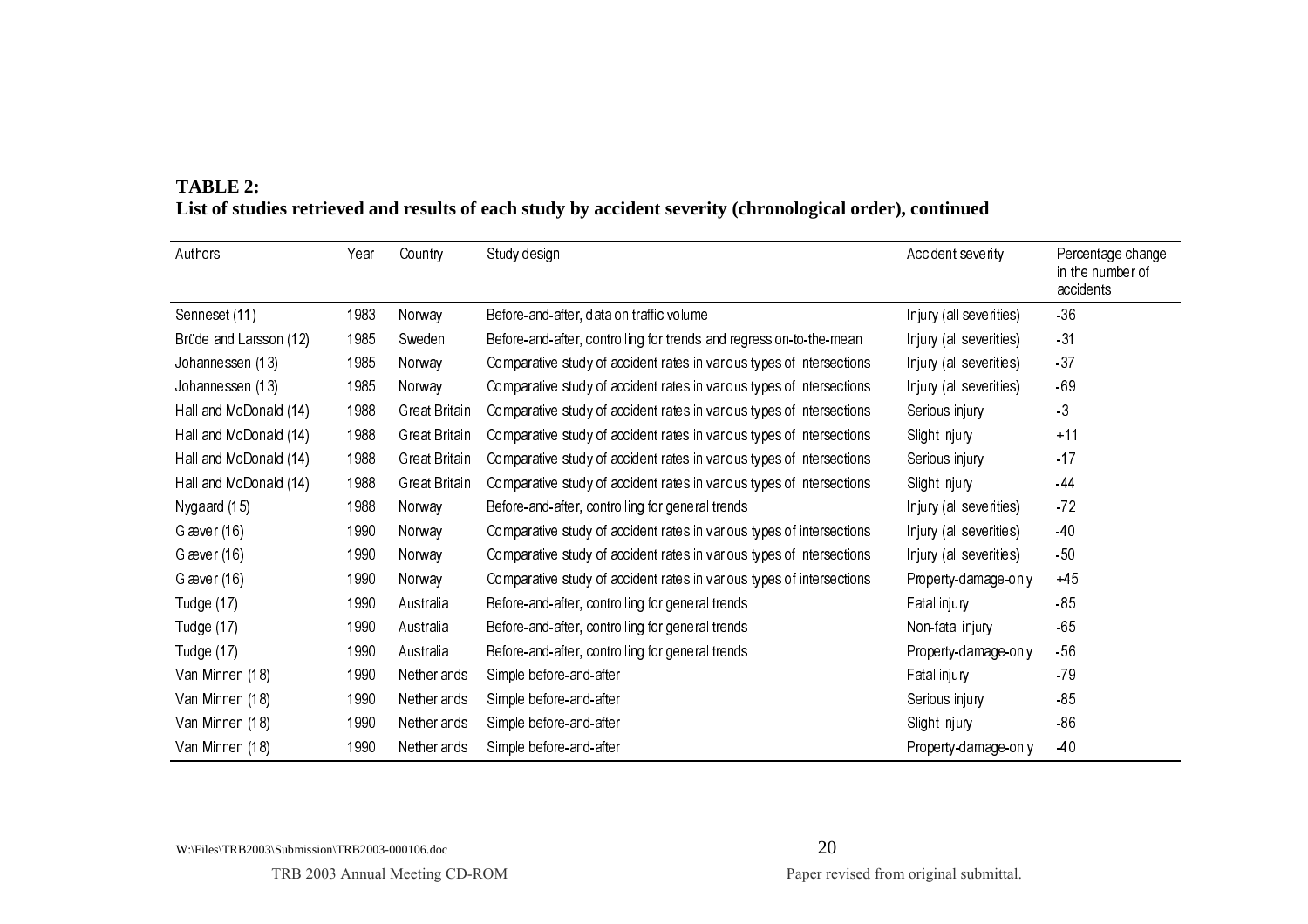| Authors                | Year | Country     | Study design                                                          | Accident severity       | Percentage change<br>in the number of<br>accidents |
|------------------------|------|-------------|-----------------------------------------------------------------------|-------------------------|----------------------------------------------------|
| Jørgensen (19)         | 1991 | Denmark     | Simple before-and-after                                               | Injury (all severities) | $-22$                                              |
| Jørgensen (19)         | 1991 | Denmark     | Comparative study of accident rates in various types of intersections | Property-damage-only    | $-13$                                              |
| Jørgensen (19)         | 1991 | Denmark     | Comparative study of accident rates in various types of intersections | Injury (all severities) | $+23$                                              |
| Brüde and Larsson (20) | 1992 | Sweden      | Comparative study of accident rates in various types of intersections | Injury (all severities) | $-17$                                              |
| Brüde and Larsson (20) | 1992 | Sweden      | Comparative study of accident rates in various types of intersections | Injury (all severities) | $-13$                                              |
| Brüde and Larsson (20) | 1992 | Sweden      | Comparative study of accident rates in various types of intersections | Injury (all severities) | $-56$                                              |
| Brüde and Larsson (20) | 1992 | Sweden      | Comparative study of accident rates in various types of intersections | Injury (all severities) | $-50$                                              |
| Brüde and Larsson (20) | 1992 | Sweden      | Comparative study of accident rates in various types of intersections | Injury (all severities) | $-67$                                              |
| Brüde and Larsson (20) | 1992 | Sweden      | Comparative study of accident rates in various types of intersections | Injury (all severities) | $-64$                                              |
| Brüde and Larsson (20) | 1992 | Sweden      | Comparative study of accident rates in various types of intersections | Property-damage-only    | $+135$                                             |
| Brüde and Larsson (20) | 1992 | Sweden      | Comparative study of accident rates in various types of intersections | Property-damage-only    | $+97$                                              |
| Brüde and Larsson (20) | 1992 | Sweden      | Comparative study of accident rates in various types of intersections | Property-damage-only    | $+103$                                             |
| Brüde and Larsson (20) | 1992 | Sweden      | Comparative study of accident rates in various types of intersections | Property-damage-only    | $+76$                                              |
| Brüde and Larsson (20) | 1992 | Sweden      | Comparative study of accident rates in various types of intersections | Property-damage-only    | $+143$                                             |
| Brüde and Larsson (20) | 1992 | Sweden      | Comparative study of accident rates in various types of intersections | Property-damage-only    | $+93$                                              |
| Dagersten (21)         | 1992 | Switzerland | Simple before-and-after                                               | Injury (all severities) | $-54$                                              |
| Dagersten (21)         | 1992 | Switzerland | Simple before-and-after                                               | Property-damage-only    | $-25$                                              |
| Holzwarth (22)         | 1992 | Germany     | Simple before-and-after                                               | Injury (all severities) | $-8$                                               |
| Holzwarth (22)         | 1992 | Germany     | Simple before-and-after                                               | Injury (all severities) | -44                                                |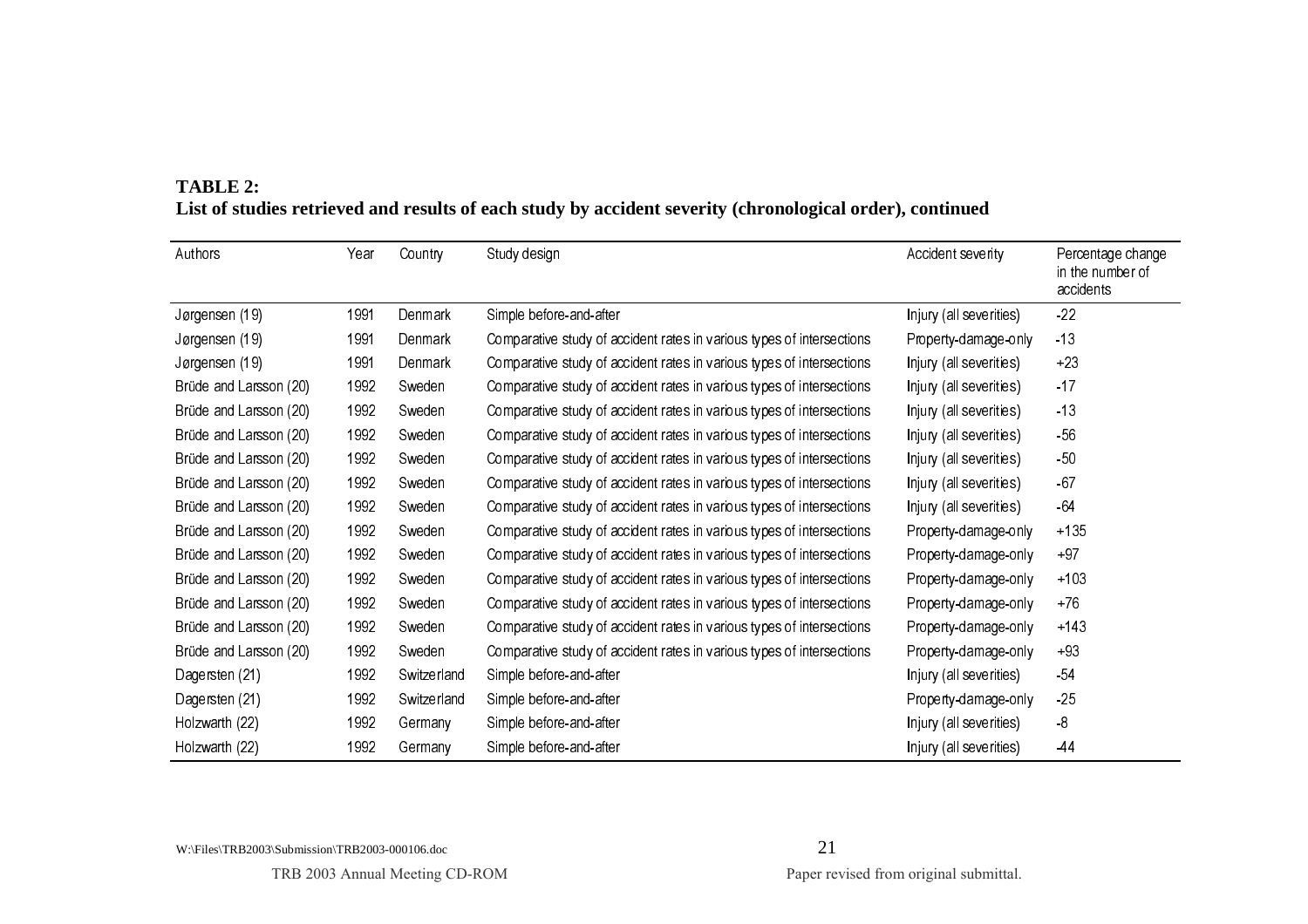| Authors                      | Year | Country     | Study design                                     | Accident severity       | Percentage change             |
|------------------------------|------|-------------|--------------------------------------------------|-------------------------|-------------------------------|
|                              |      |             |                                                  |                         | in the number of<br>accidents |
| Hydén, Odelid, Várhelyi (23) | 1992 | Sweden      | Simple before-and-after                          | Injury (all severities) | $-7$                          |
| Hydén, Odelid, Várhelyi (23) | 1992 | Sweden      | Simple before-and-after                          | Property-damage-only    | $+45$                         |
| Jørgensen, Jørgensen (24)    | 1992 | Denmark     | Before-and-after, controlling for general trends | Fatal injury            | $-80$                         |
| Jørgensen, Jørgensen (24)    | 1992 | Denmark     | Before-and-after, controlling for general trends | Serious injury          | $-48$                         |
| Jørgensen, Jørgensen (24)    | 1992 | Denmark     | Before-and-after, controlling for general trends | Slight injury           | $-27$                         |
| Jørgensen, Jørgensen (24)    | 1992 | Denmark     | Before-and-after, controlling for general trends | Property-damage-only    | $+47$                         |
| Jørgensen, Jørgensen (24)    | 1992 | Denmark     | Before-and-after, controlling for general trends | Fatal injury            | $-91$                         |
| Jørgensen, Jørgensen (24)    | 1992 | Denmark     | Before-and-after, controlling for general trends | Serious injury          | $-87$                         |
| Jørgensen, Jørgensen (24)    | 1992 | Denmark     | Before-and-after, controlling for general trends | Slight injury           | $-80$                         |
| Jørgensen, Jørgensen (24)    | 1992 | Denmark     | Before-and-after, controlling for general trends | Property-damage-only    | $-60$                         |
| Kristiansen (25)             | 1992 | Norway      | Before-and-after, controlling for general trends | Injury (all severities) | $-72$                         |
| Kristiansen (25)             | 1992 | Norway      | Before-and-after, controlling for general trends | Property-damage-only    | $+29$                         |
| Schnüll, Haller, Lübke (26)  | 1992 | Germany     | Before-and-after, data on traffic volume         | Injury (all severities) | $-40$                         |
| Schnüll, Haller, Lübke (26)  | 1992 | Germany     | Before-and-after, data on traffic volume         | Property-damage-only    | $-20$                         |
| Schnüll, Haller, Lübke (26)  | 1992 | Germany     | Before-and-after, data on traffic volume         | Injury (all severities) | $+25$                         |
| Schnüll, Haller, Lübke (26)  | 1992 | Germany     | Before-and-after, data on traffic volume         | Property-damage-only    | $-33$                         |
| Brilon, Stuwe, Drews (27)    | 1993 | Germany     | Before-and-after, data on traffic volume         | Injury (all severities) | $-52$                         |
| Brilon, Stuwe, Drews (27)    | 1993 | Germany     | Before-and-after, data on traffic volume         | Property-damage-only    | $-26$                         |
| Schoon, Van Minnen (28)      | 1993 | Netherlands | Simple before and after                          | Injury (all severities) | $-66$                         |
| Schoon, Van Minnen (28)      | 1993 | Netherlands | Simple before-and-after                          | Property-damage-only    | -46                           |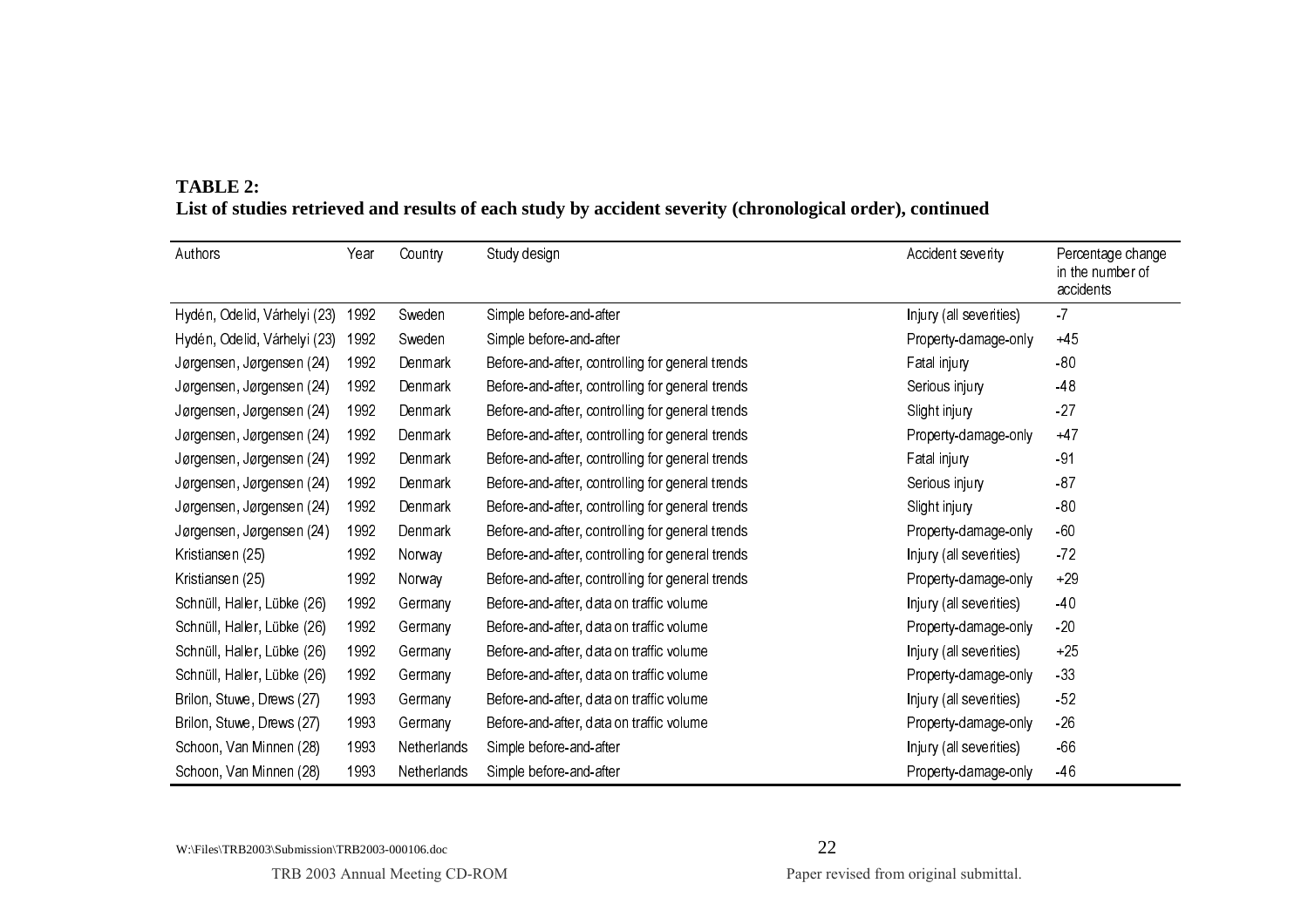| Authors                   | Year | Country     | Study design                                                          | Accident severity       | Percentage change<br>in the number of<br>accidents |
|---------------------------|------|-------------|-----------------------------------------------------------------------|-------------------------|----------------------------------------------------|
| Voss (29)                 | 1994 | Germany     | Comparative study of accident rates in various types of intersections | Serious injury          | $-51$                                              |
| Voss (29)                 | 1994 | Germany     | Comparative study of accident rates in various types of intersections | Slight injury           | $-15$                                              |
| Voss (29)                 | 1994 | Germany     | Comparative study of accident rates in various types of intersections | Property-damage-only    | $-35$                                              |
| Voss (29)                 | 1994 | Germany     | Comparative study of accident rates in various types of intersections | Serious injury          | $-66$                                              |
| Voss (29)                 | 1994 | Germany     | Comparative study of accident rates in various types of intersections | Slight injury           | $-13$                                              |
| Voss (29)                 | 1994 | Germany     | Comparative study of accident rates in various types of intersections | Property-damage-only    | $-28$                                              |
| Voss (29)                 | 1994 | Germany     | Before-and-after, data on traffic volume                              | Serious injury          | -64                                                |
| Voss (29)                 | 1994 | Germany     | Before-and-after, data on traffic volume                              | Slight injury           | $-19$                                              |
| Voss (29)                 | 1994 | Germany     | Before-and-after, data on traffic volume                              | Property-damage-only    | $+36$                                              |
| Jørgensen, Jørgensen (30) | 1994 | Denmark     | Before-and-after, controlling for trends and regression-to-the-mean   | Injury (all severities) | $-53$                                              |
| Jørgensen, Jørgensen (30) | 1994 | Denmark     | Before-and-after, controlling for trends and regression-to-the-mean   | Property-damage-only    | $+11$                                              |
| Jørgensen, Jørgensen (30) | 1994 | Denmark     | Before-and-after, controlling for trends and regression-to-the-mean   | Injury (all severities) | -84                                                |
| Jørgensen, Jørgensen (30) | 1994 | Denmark     | Before-and-after, controlling for trends and regression-to-the-mean   | Property-damage-only    | $-76$                                              |
| Seim (31)                 | 1994 | Norway      | Before-and-after, controlling for general trends                      | Injury (all severities) | $-36$                                              |
| Huber and Bühlmann (32)   | 1994 | Switzerland | Before-and-after, controlling for general trends                      | Fatal injury            | $-72$                                              |
| Huber and Bühlmann (32)   | 1994 | Switzerland | Before-and-after, controlling for general trends                      | Non-fatal injury        | $-28$                                              |
| Huber and Bühlmann (32)   | 1994 | Switzerland | Before-and-after, controlling for general trends                      | Property-damage-only    | $+21$                                              |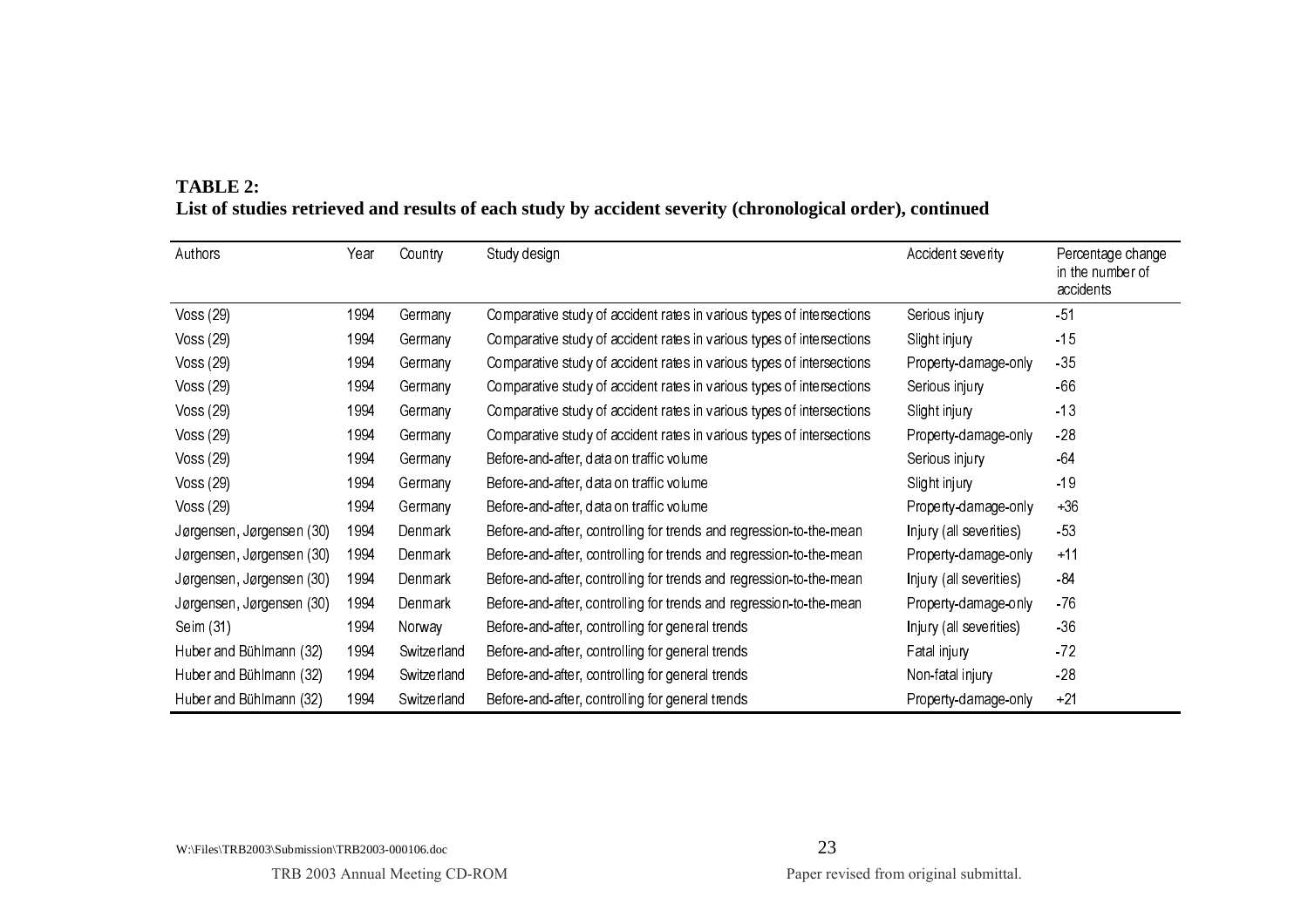| TABLE 2:                                                                                                  |
|-----------------------------------------------------------------------------------------------------------|
| List of studies retrieved and results of each study by accident severity (chronological order), continued |

| Authors            | Year | Country | Study design                                                        | Accident severity | Percentage change<br>in the number of<br>accidents |
|--------------------|------|---------|---------------------------------------------------------------------|-------------------|----------------------------------------------------|
| Oslo Veivesen (33) | 1995 | Norway  | Before-and-after, controlling for general trends                    | Serious injury    | -33                                                |
| Oslo Veivesen (33) | 1995 | Norway  | Before-and-after, controlling for general trends                    | Slight injury     | $-53$                                              |
| Giæver (34)        | 1997 | Norway  | Before-and-after, controlling for trends and regression-to-the-mean | Serious injury    | $-53$                                              |
| Giæver (34)        | 1997 | Norway  | Before-and-after, controlling for trends and regression-to-the-mean | Slight injury     | $+41$                                              |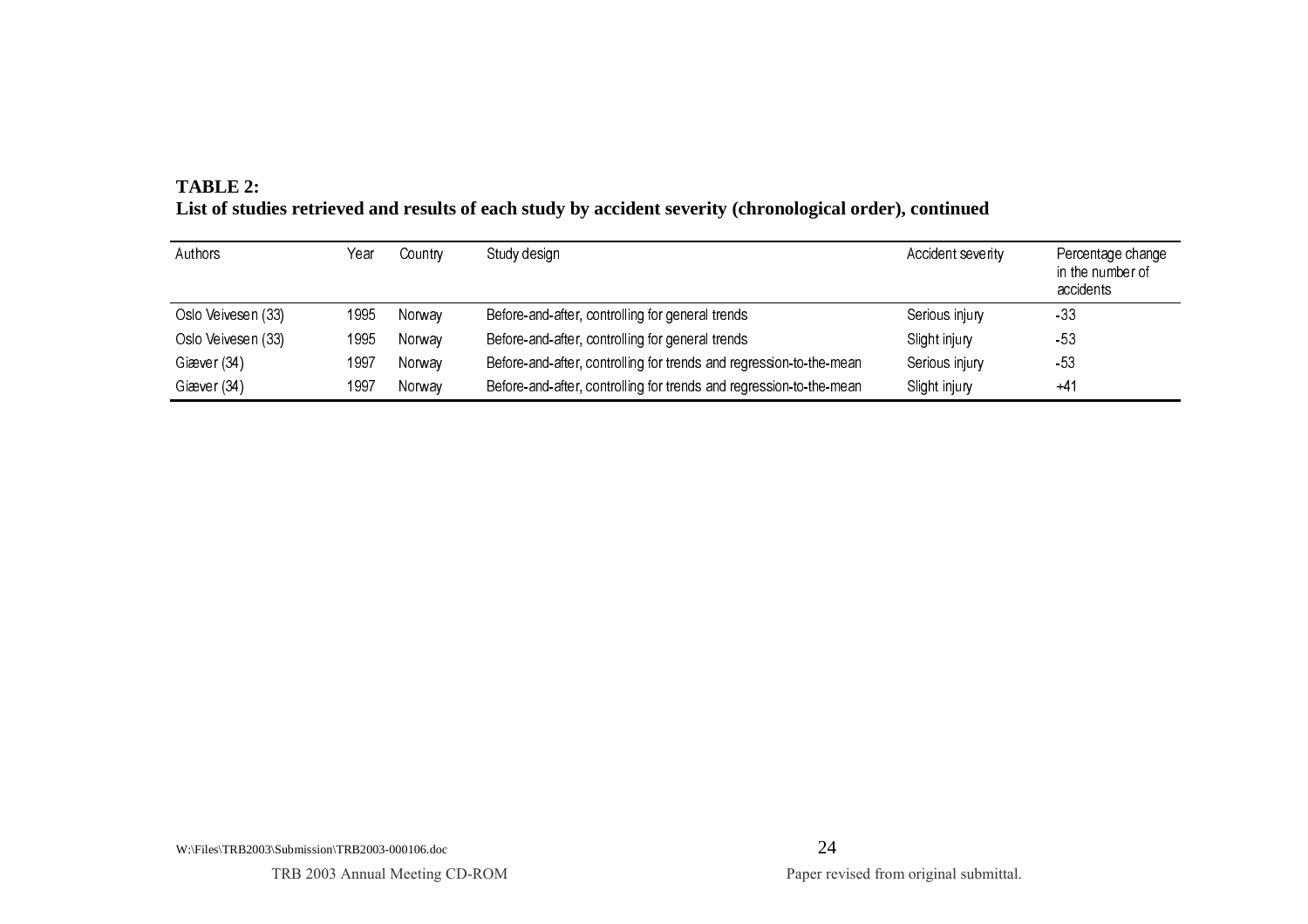| Number of legs | Accident severity           | Number of estimates<br>of effect | Proportion of statistical<br>weights, fixed effects model | Homogeneity statistic (Q) | Exact P-value for Q-statistic<br>(to three decimal places) |
|----------------|-----------------------------|----------------------------------|-----------------------------------------------------------|---------------------------|------------------------------------------------------------|
| 3              | Fatal                       | 0                                | 0.000                                                     | Not applicable            | Not applicable                                             |
|                | Serious injury              | 5                                | 0.005                                                     | 9815                      | 0.044                                                      |
|                | Slight injury               | 5                                | 0.018                                                     | 8.928                     | 0.063                                                      |
|                | Injury, severity not stated | 6                                | 0.006                                                     | 7.074                     | 0.215                                                      |
|                | Property damage only        | 5                                | 0.050                                                     | 7 2 9 2                   | 0.121                                                      |
| 4              | Fatal                       |                                  | 0.002                                                     | 8.938                     | 0.177                                                      |
|                | Serious injury              | 15                               | 0.035                                                     | 48.533                    | 0.000                                                      |
|                | Slight injury               | 15                               | 0.133                                                     | 163.507                   | 0.000                                                      |
|                | Injury, severity not stated | 28                               | 0.151                                                     | 132710                    | 0.000                                                      |
|                | Property damage only        | 27                               | 0.600                                                     | 1172832                   | 0.000                                                      |

# **TABLE 3: Summary of amount of evidence available for meta-analysis**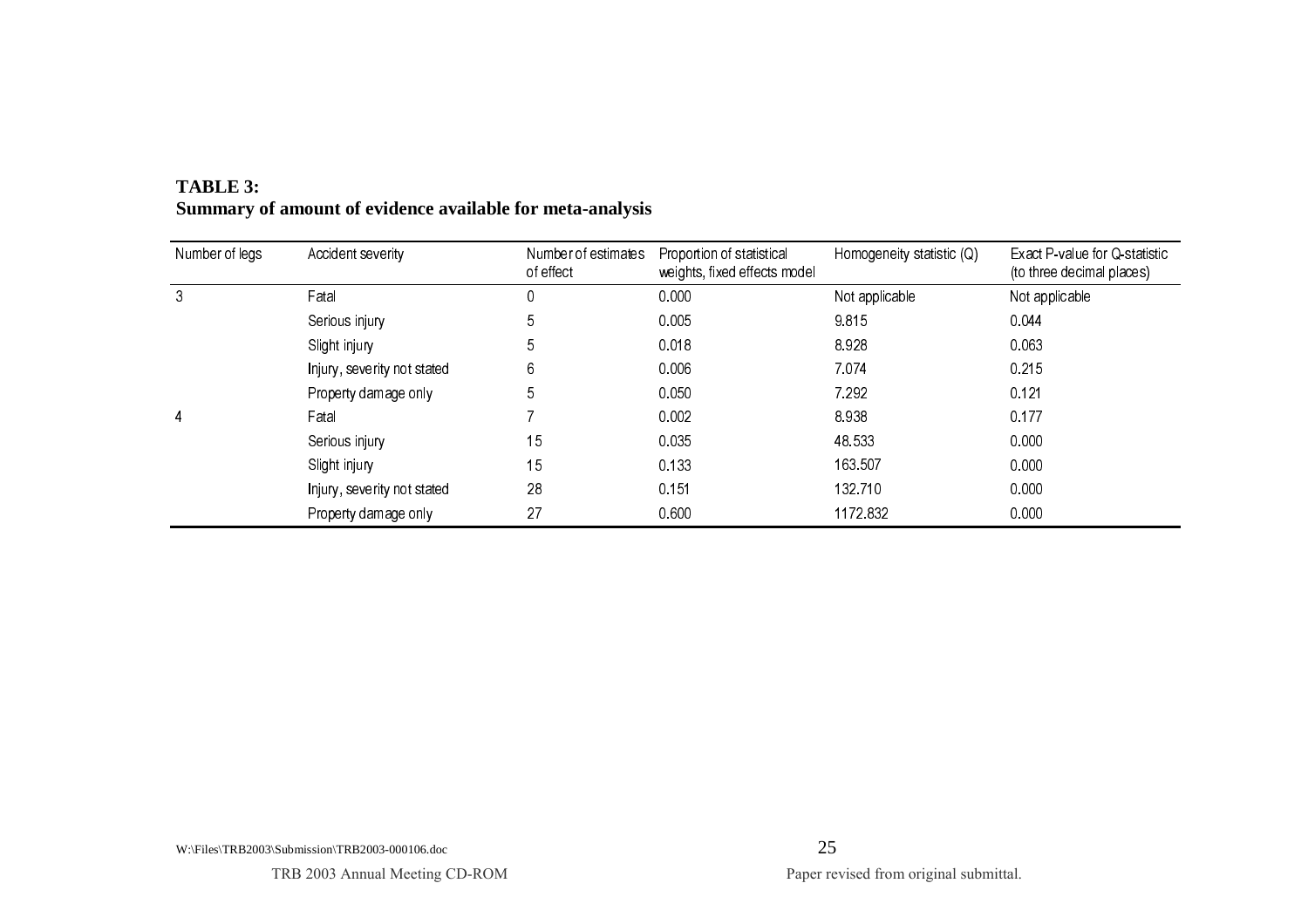## **TABLE 4:**

**Best estimates of effects of converting yield intersections to roundabouts – random effects meta-analysis of before-and-after studies** 

|                |                             | Percentage change of the number of accidents – before-and-after studies of intersections that<br>previously were controlled by yield signs |               |                         |  |  |  |
|----------------|-----------------------------|--------------------------------------------------------------------------------------------------------------------------------------------|---------------|-------------------------|--|--|--|
| Number of legs | Accident severity           | Number of estimates of effect                                                                                                              | Best estimate | 95% confidence interval |  |  |  |
| 3              | Serious injury              | 3                                                                                                                                          | $-48$         | $(.74, +4)$             |  |  |  |
|                | Slight injury               | 3                                                                                                                                          | $-15$         | $(-37, +16)$            |  |  |  |
|                | Injury, severity not stated |                                                                                                                                            | $-72$         | (83, 53)                |  |  |  |
|                | Property damage only        |                                                                                                                                            | $+29$         | $(+1, +65)$             |  |  |  |
| 4              | Fatal                       | 5                                                                                                                                          | -81           | (.93, .50)              |  |  |  |
|                | Serious injury              | 6                                                                                                                                          | -61           | (76, 39)                |  |  |  |
|                | Slight injury               | 6                                                                                                                                          | $-54$         | (69, 32)                |  |  |  |
|                | Injury, severity not stated | 19                                                                                                                                         | -47           | (.56, .34)              |  |  |  |
|                | Property damage only        | 16                                                                                                                                         | $-18$         | $(-39, +11)$            |  |  |  |